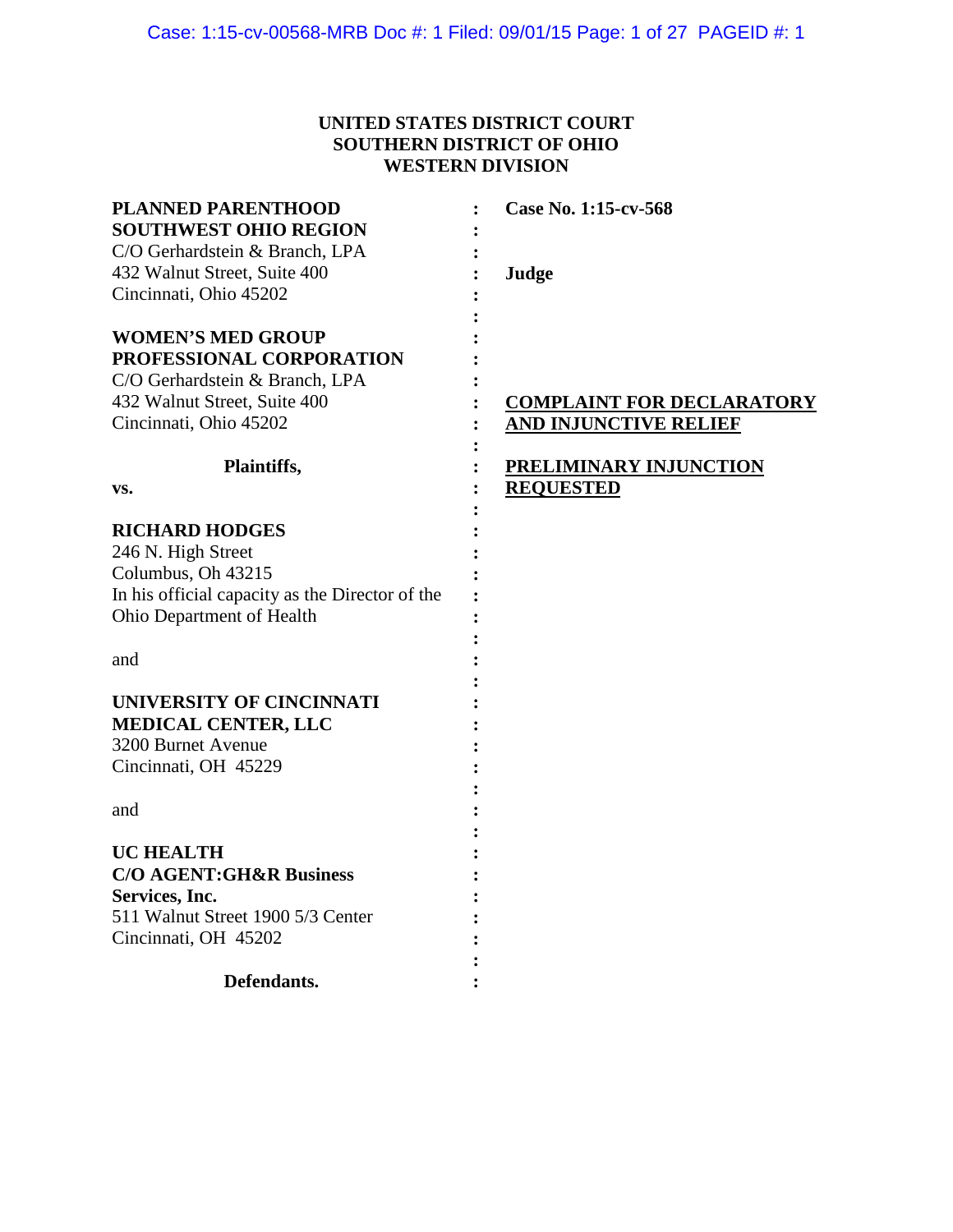## **I. PRELIMINARY STATEMENT**

1. This civil rights case pursuant to 42 U.S.C. § 1983 challenges Ohio's continuing assault on the right of women to exercise reproductive freedom and its efforts to shutter the last two ambulatory surgery facilities that perform abortions in Southwest Ohio. If both facilities must shut their doors, abortion services in Southwest Ohio will be virtually eliminated overnight.

2. Such efforts are part of a deliberate strategy to severely reduce access to abortion by imposing and enforcing laws and regulations that do not promote women's health or any other valid state interest. At the beginning of 2013, there were 14 clinics in Ohio providing surgical abortion. Today there are only nine clinics providing surgical abortion, and at least three of the remaining clinics, including Plaintiffs' two clinics, are in jeopardy of closing.

3. Even though surgical abortion is one of the safest medical procedures in modern medicine and such a requirement is medically unjustified, Ohio requires that abortions performed by Plaintiffs be provided only in ambulatory surgical facilities ("ASFs") that maintain a written transfer agreement ("WTA") with a local hospital (the "WTA Requirement"). Despite the fact that WTAs have proven exceedingly difficult, if not impossible, for ASFs that provide abortions to obtain and/or retain, the WTA Requirement was upheld in 2006 because the Department of Health ("ODH") has the "ability to grant a waiver of this requirement." *Women's Med. Prof'l Corp. v. Baird*, 438 F.3d 595, 610 (6th Cir. 2006). A "waiver" under Ohio administrative rules would make the WTA Requirement inapplicable for a given clinic—but, in fact, ODH has not granted any "waivers" of this requirement—instead, ODH has, on limited occasions, granted a "variance" from the WTA Requirement for clinics that satisfy the WTA Requirement in an alternative manner. A "variance," if granted by ODH, is valid for only one year—thus, an ASF that cannot obtain a WTA must reapply for a variance every single year.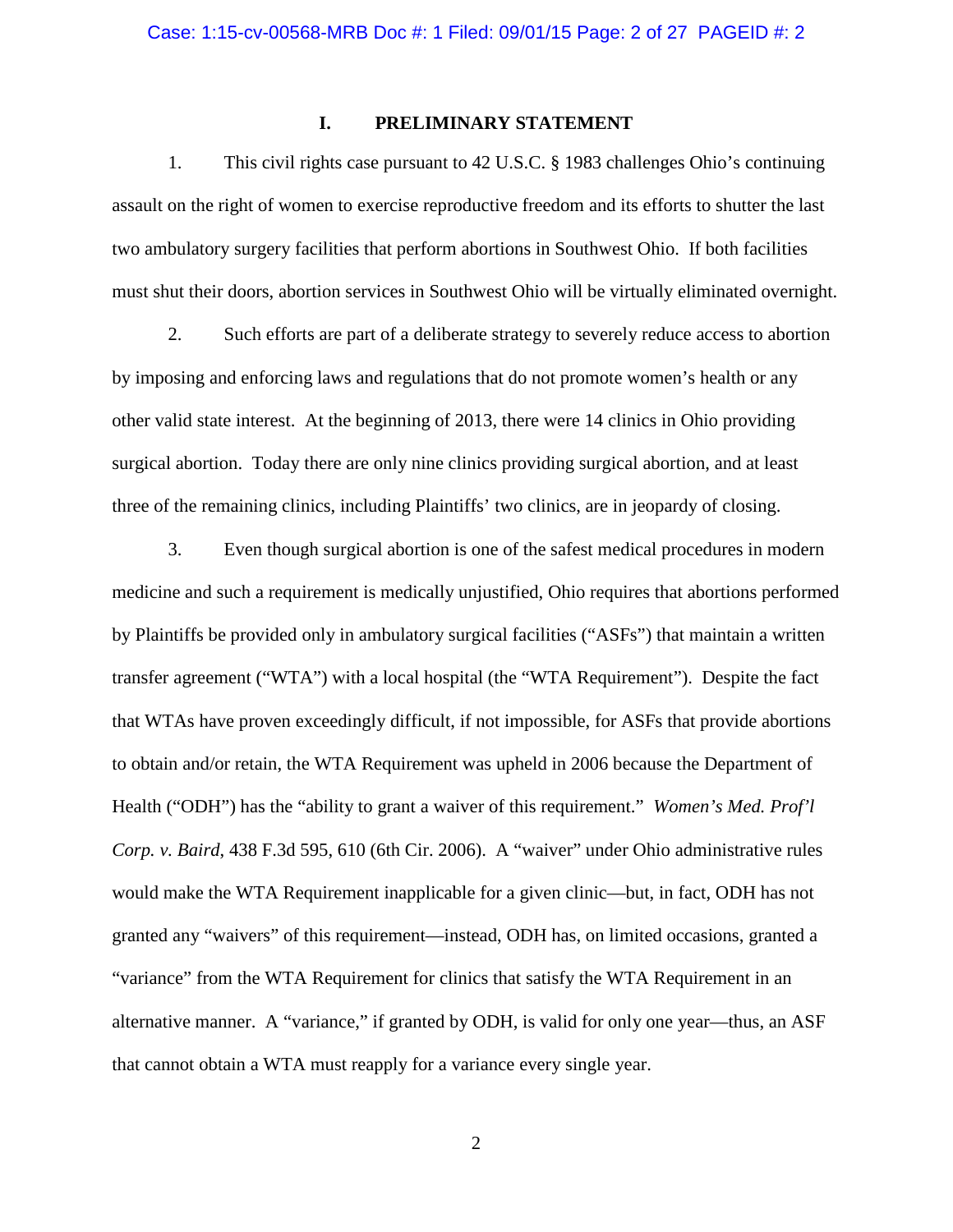#### Case: 1:15-cv-00568-MRB Doc #: 1 Filed: 09/01/15 Page: 3 of 27 PAGEID #: 3

4. The WTA Requirement, however, apparently did not go far enough for Plaintiffs' opponents. In 2013, as a part of the biennial budget bill Substitute Amended House Bill 59 of the  $130<sup>th</sup>$  General Assembly ("HB 59"), Ohio banned abortion clinics – and only abortion clinics – from obtaining the necessary WTA from a "public hospital," Ohio Rev. Code Ann. § 3727.60 ("Public Hospital Ban"), making the already difficult task of securing a WTA even more challenging. At the same time, HB 59 prescribed onerous and detailed requirements for an ASF seeking a variance of the WTA Requirement (leaving intact the regulatory variance process for all other types of variances that might be sought). While the latter requirement is facially neutral, it too singled out ASFs providing abortions, as they were the only ASFs that had sought a WTA variance. Additionally, HB 59 codified the WTA Requirement, thus eliminating the Director's discretion to grant a "waiver" of the prior administrative rule.

5. But HB 59 was also apparently not enough. The most recent assault on women's reproductive freedom, enacted as part of biennial omnibus budget measure House Bill 64 of the 131<sup>st</sup> General Assembly ("HB 64") in 2015, immediately and automatically suspends an ASF's license (1) if ODH fails to act on a variance application within 60 days, or (2) if ODH denies the ASF's request for a variance pursuant to Ohio Rev. Code 3702.304 (A). Ohio Rev. Code 3702.309 (A) ("Automatic Suspension Provision"). The Automatic Suspension Provision takes effect on September 29, 2015, leaving all ASFs with variance applications pending subject to immediate licensure suspension at any time.

6. Because of the WTA Requirement, the Public Hospital Ban, and the Automatic Suspension Provision, Plaintiffs Planned Parenthood Southwest Ohio Region ("PPSWO") and Women's Med Group Professional Corporation ("WMGPC") are at risk of being forced to immediately shut down operations at their ASFs and to turn away their patients, without any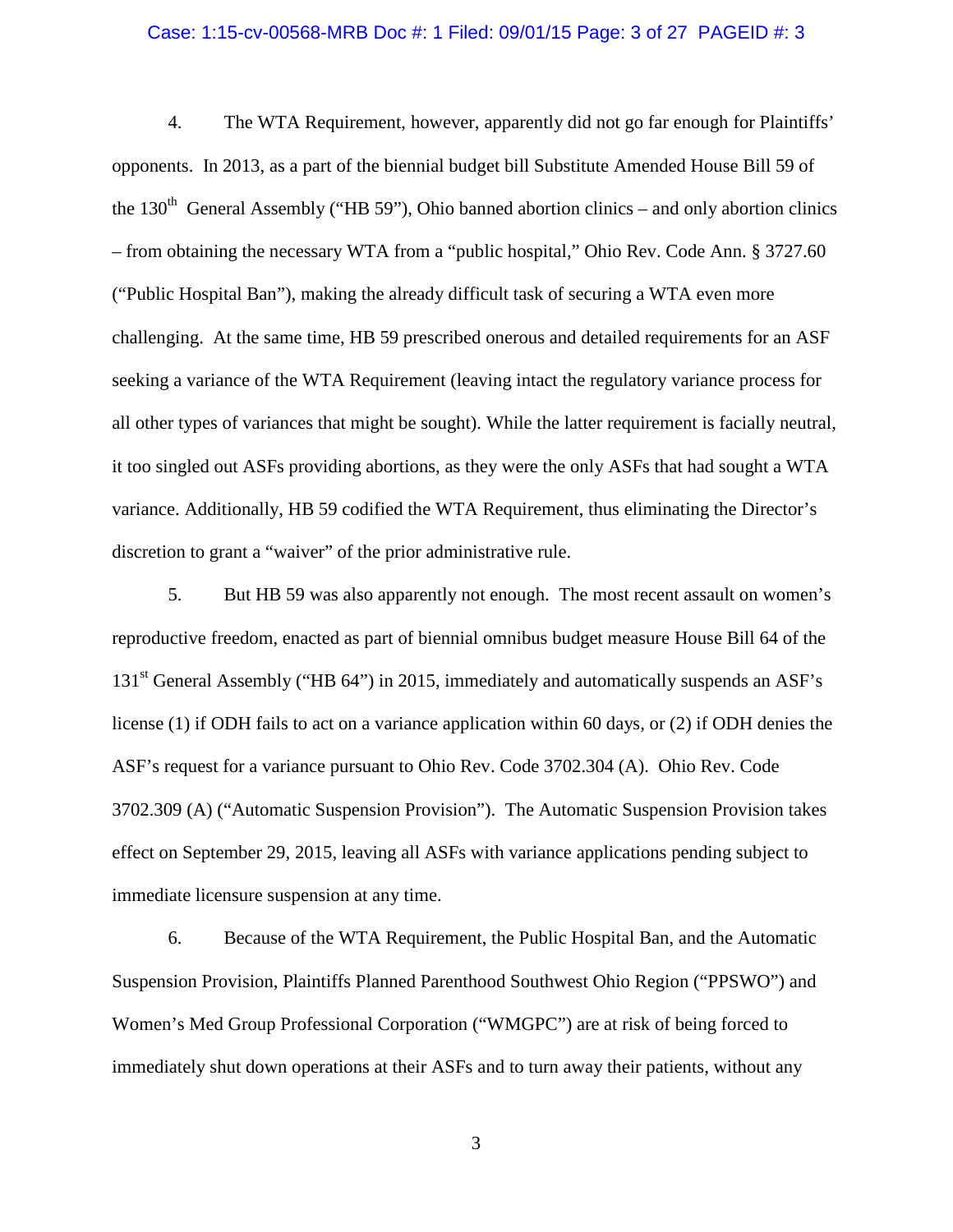#### Case: 1:15-cv-00568-MRB Doc #: 1 Filed: 09/01/15 Page: 4 of 27 PAGEID #: 4

prior notice and without any opportunity for a hearing. Indeed, both have variance applications pending with ODH, and if those applications are denied they will be forced to close immediately. Lawson Declaration  $\P$  20, 22, 23, 26; Haskell Declaration  $\P$  26, 28, 32, 33.<sup>[1](#page-3-0)</sup> PPSWO has been forced to seek a variance of the WTA Requirement because its WTA with the University of Cincinnati Medical Center ("UCMC") was terminated because of the Public Hospital Ban, and it has been unable to obtain a replacement from any hospital in Cincinnati. Plaintiff WMGPC is in a similar situation, having been unable to obtain a WTA from any hospital in Dayton for the ASF it operates, Women's Med Center of Dayton ("WMCD").<sup>[2](#page-3-1)</sup>

7. If, in the absence of an injunction being issued in this case, ODH automatically suspends both PPSWO's and WMCD's ASF licenses under HB 64, which could happen at any time after September 29, surgical abortion would become wholly unavailable in Southwest Ohio. The women of Southwest Ohio would be forced to travel hundreds of miles round trip to the next closest abortion providers in Columbus or Cleveland,<sup>[3](#page-3-2)</sup> and, due to a statutory waiting period, make that trip twice, or stay overnight, in order to access surgical abortion. And neither PPSWO nor WMGPC would have any right to seek review of ODH's actions in violation of Plaintiffs' due process rights.

8. To protect the constitutional rights of Plaintiffs and their patients, this Court must act to declare the WTA Requirement and the Automatic Suspension Provision unconstitutional,

 $\overline{a}$ 

<span id="page-3-0"></span><sup>&</sup>lt;sup>1</sup> The Declarations of Jerry Lawson and Martin Haskell, along with the exhibits, are incorporated herein by reference.

<span id="page-3-1"></span><sup>&</sup>lt;sup>2</sup> WMGPC also operates the Lebanon Road Surgery Center in Sharonville, Ohio, which is a suburb of Cincinnati. LRSC stopped performing surgical abortions in 2014 after ODH denied its variance application and revoked its ASF license for not having a WTA.

<span id="page-3-2"></span><sup>&</sup>lt;sup>3</sup> The remaining clinic in Toledo is in litigation to keep its license since it lost its WTA with the public hospital after the Public Hospital Ban went into effect. *In the Matter of Capital Care Network of Toledo v. State of Ohio Department of Health*, Case No. CL-201501186, Sixth District, Lucas County. And as discussed *infra* §4(G), patients who are past 16weeks 6 days LMP would be forced to travel to Cleveland if Plaintiffs were was forced to shut down their ASFs.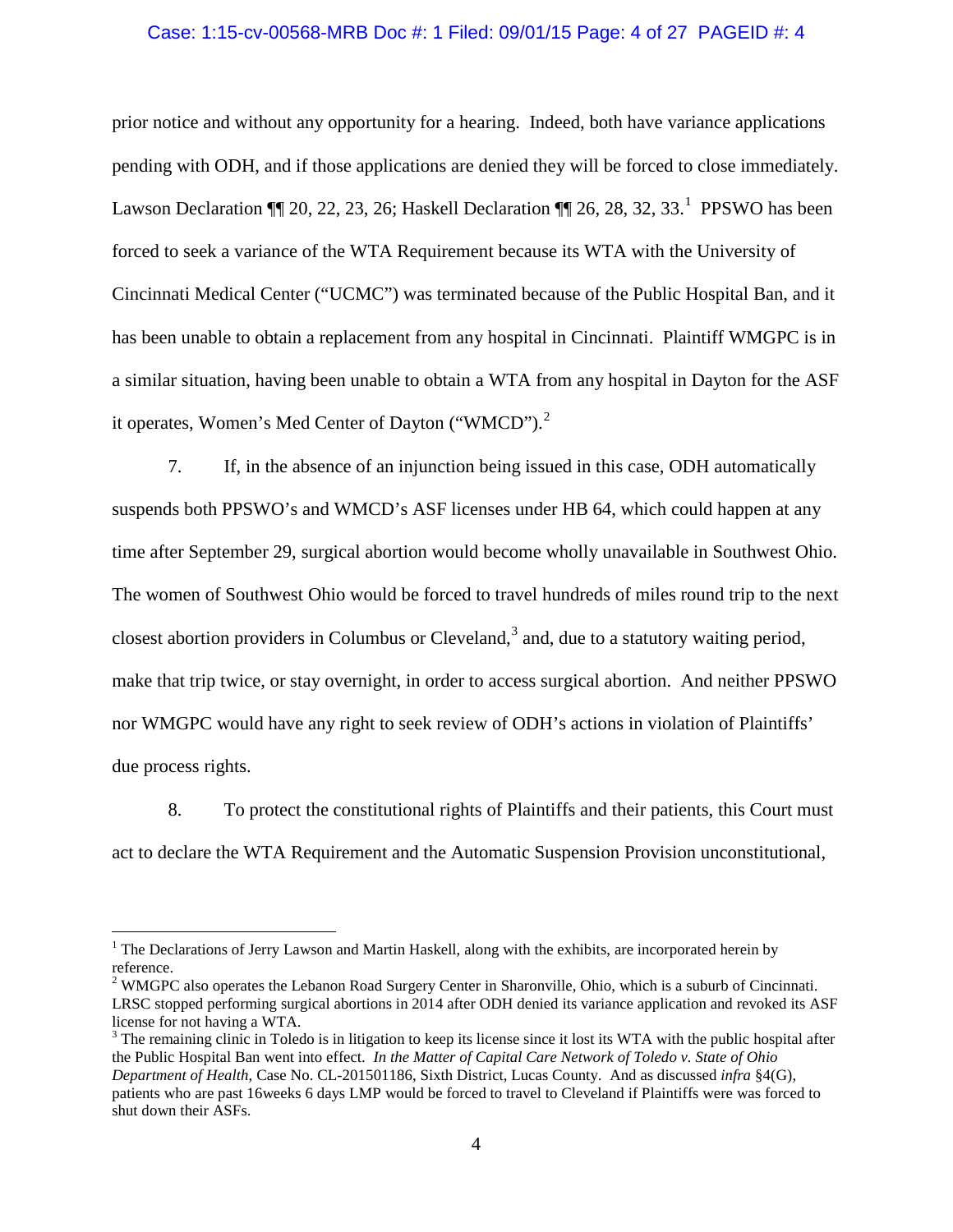Case: 1:15-cv-00568-MRB Doc #: 1 Filed: 09/01/15 Page: 5 of 27 PAGEID #: 5

and enjoin their enforcement. This Court must further act to declare the Public Hospital Ban unconstitutional, enjoin its enforcement, and reinstate PPSWO's agreement with UCMC.

## **II. JURISDICTION AND VENUE**

9. Jurisdiction over Plaintiffs' claims is conferred on this Court by 28 U.S.C. § 1331, §§ 1343(a)(3) and (a)(4), and § 1367.

10. Venue is proper under 28 U.S.C. § 1391.

## **III. PARTIES**

11. Plaintiff PPSWO is a non-profit corporation organized under the laws of the State of Ohio. It and its predecessor organizations have provided care in Ohio since 1929. PPSWO provides a broad range of medical services to women and men at seven health centers in Southwest Ohio, including: birth control, annual gynecological examinations, cervical pap smears, diagnosis and treatment of vaginal infections, testing and treatment for certain sexually transmitted diseases, HIV testing, pregnancy testing, and abortions. PPSWO operates an ASF in the Elizabeth Campbell Medical Center, at 2314 Auburn Avenue, Cincinnati, Ohio, where it provides surgical abortions through 19 weeks 6 days of pregnancy as dated from the first day of the woman's last menstrual period ("LMP") and medication abortions through 49 days LMP. PPSWO provides approximately 3,000 abortions a year. PPSWO sues on its own behalf, on behalf of its current and future medical staff, servants, officers, and agents, and on behalf of its patients.

12. Plaintiff Women's Medical Group Professional Corporation owns and operates the ASF known as Women's Med Center of Dayton ("WMCD") at 1401 E. Stroop Rd. in Kettering, OH. WMGPC and its predecessors have been providing abortions to women in the Dayton area since 1975, soon after *Roe v. Wade*, 410 U.S. 113 (1973), was decided. WMCD provides surgical abortions, pregnancy testing, and birth control healthcare services to women.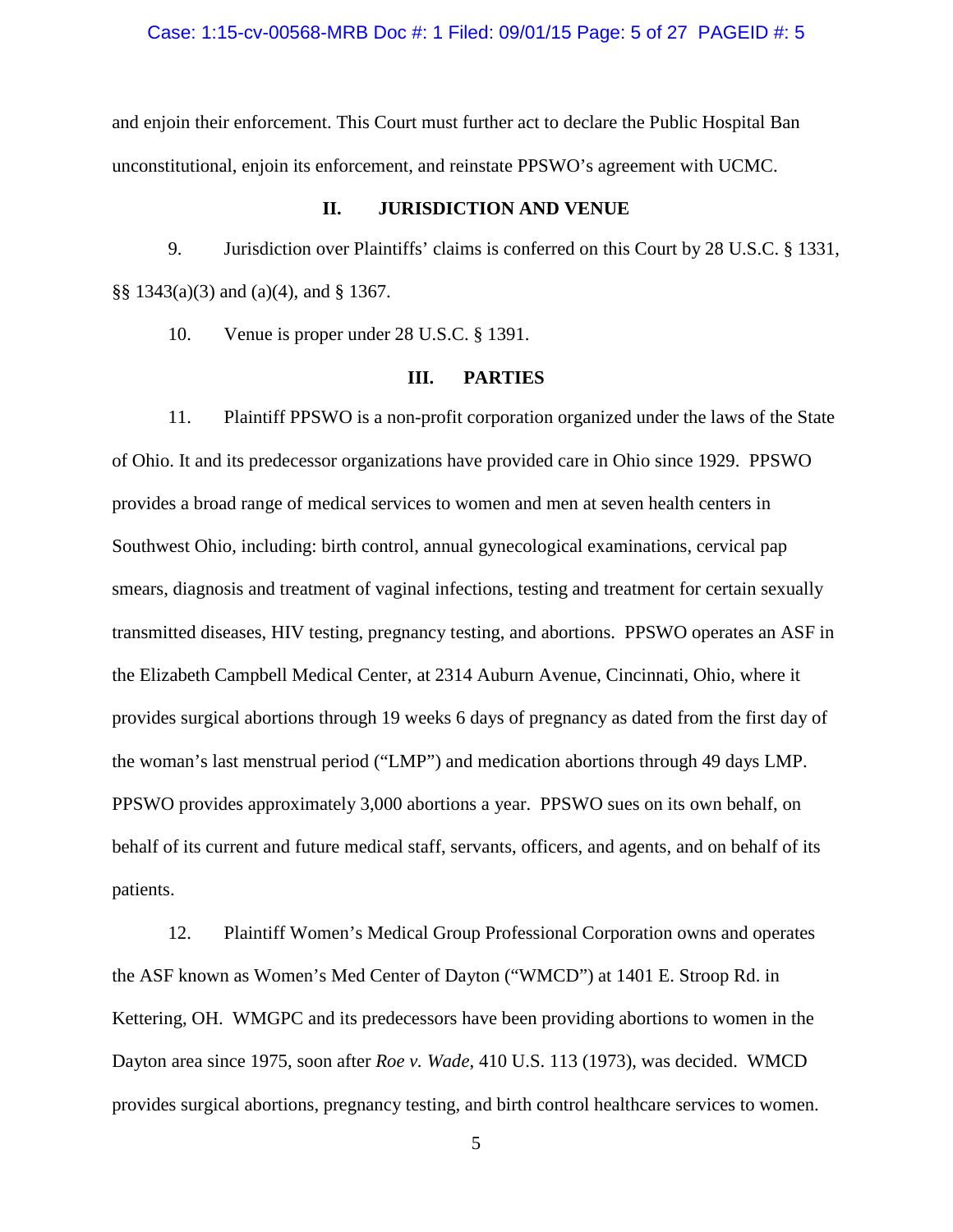#### Case: 1:15-cv-00568-MRB Doc #: 1 Filed: 09/01/15 Page: 6 of 27 PAGEID #: 6

WMCD provides approximately 2,800 abortions per year. WMCD provides abortions to women to 22 weeks 6 days of pregnancy LMP or to 450 grams estimated fetal weight, whichever is less. The only other ASF in Ohio that performs abortions to that gestational age is located in Cleveland. WMGPC also operates a clinic in Sharonville, Ohio called Lebanon Road Surgery Center ("LRSC") that no longer provides surgical abortions because it has no WTA. WMGPC sues on its own behalf of its current and future medical staff, servants, officers, and agents, and on behalf of its patients.

13. Defendant Richard Hodges is the Director of the Ohio Department of Health and is responsible for enforcing the ASF laws and rules, issuing ASF licenses, and granting or denying variances of the ASF requirements. Defendant Hodges also has the authority to impose civil penalties and take actions to close an ASF that is operating without a license or that is operating with a suspended license. He is not a physician. Defendant Hodges is a "person" under 42 U.S.C. § 1983, and all of the actions alleged in this case have been taken under color of law. He is sued in his official capacity.

14. Defendant University of Cincinnati Medical Center, LLC ("UCMC") and Defendant UC Health are Ohio businesses properly registered through the Ohio Secretary of State. Defendant UCMC is a hospital that is part of UC Health. Although UCMC is a nonprofit private entity, because the term "public hospital" in Ohio Rev. Code Ann. § 3727.60 (A)(4) is defined so broadly, UCMC has concluded that it qualifies as a "public hospital" for the purposes of the Public Hospital Ban. UCMC and UC Health are necessary parties to this case, particularly to any injunction order that would be entered by this Court prohibiting enforcement of the Public Hospital Ban. Plaintiffs cannot obtain complete meaningful relief without their presence.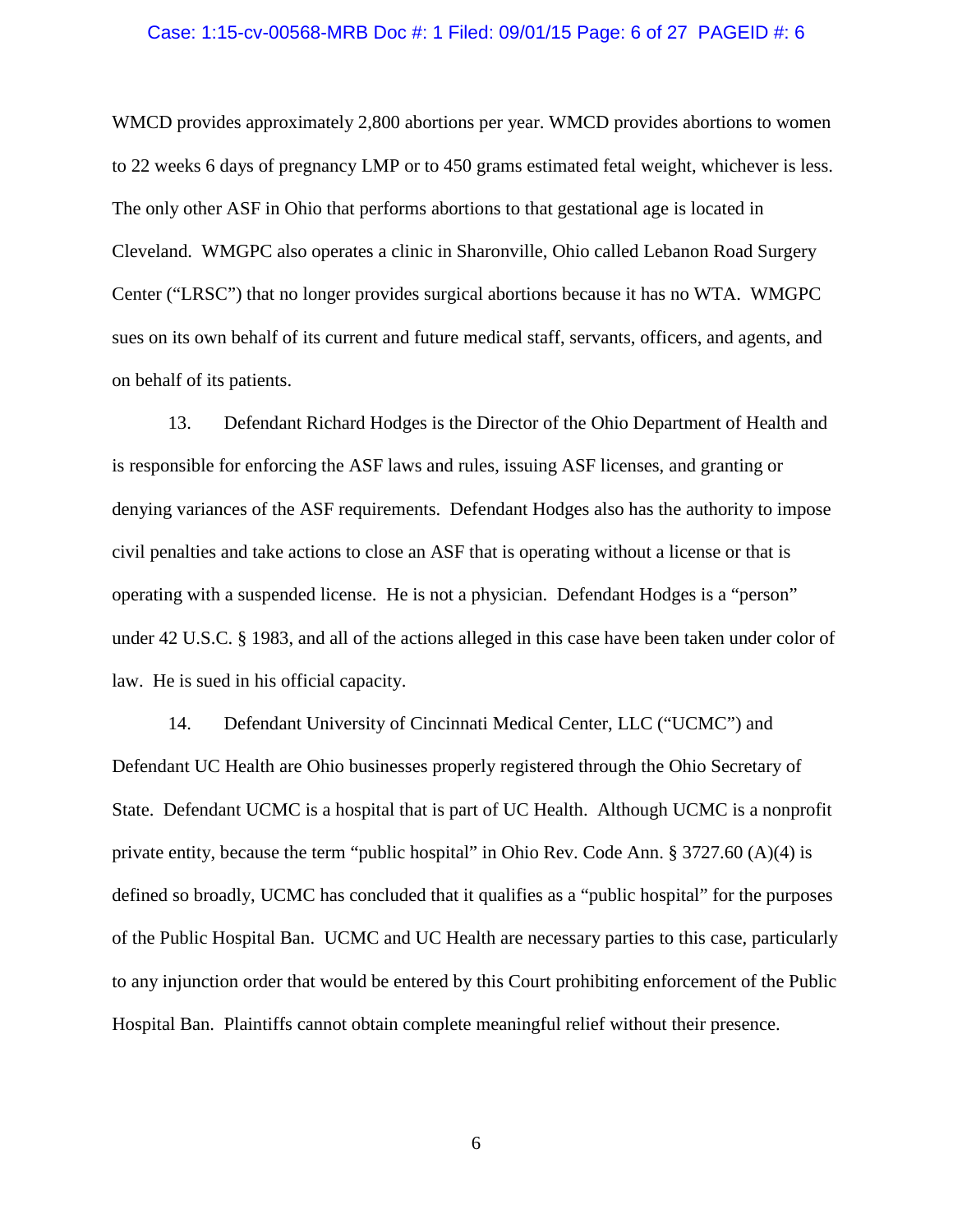#### Case: 1:15-cv-00568-MRB Doc #: 1 Filed: 09/01/15 Page: 7 of 27 PAGEID #: 7

Defendants UCMC and UC Health are "persons" under 42 U.S.C. § 1983 and at all times relevant to this case acted under color of law.

## **IV. FACTS**

## **A. Abortion Practice and Safety**

15. Women seek abortion for a variety of deeply personal reasons, including familial, medical, financial, and personal. Some women have abortions because they conclude that it is not the right time in their lives to have a child or to add to their families; some to preserve their life or health; some because they receive a diagnosis of a severe fetal medical condition or anomaly; some because they have become pregnant as a result of rape; and others because they choose not to have children.

16. Approximately one in three women in this country will have an abortion by age forty-five. A majority of women having abortions (61%) already have at least one child, while most (66%) also plan to have a child or additional children in the future.

17. Women in Ohio may obtain two types of abortion: medication abortion and surgical abortion. Medication abortion is a method of ending an early pregnancy by taking medications that cause the woman to undergo a procedure similar to an early miscarriage. Medication abortion is available in Ohio only through 49 days LMP.

18. Surgical abortion, despite its name, does not involve any incision. It is legal in Ohio until viability.

19. Most abortions are performed during the first trimester of pregnancy, when the gestational age of the fetus is at or less than fourteen weeks LMP.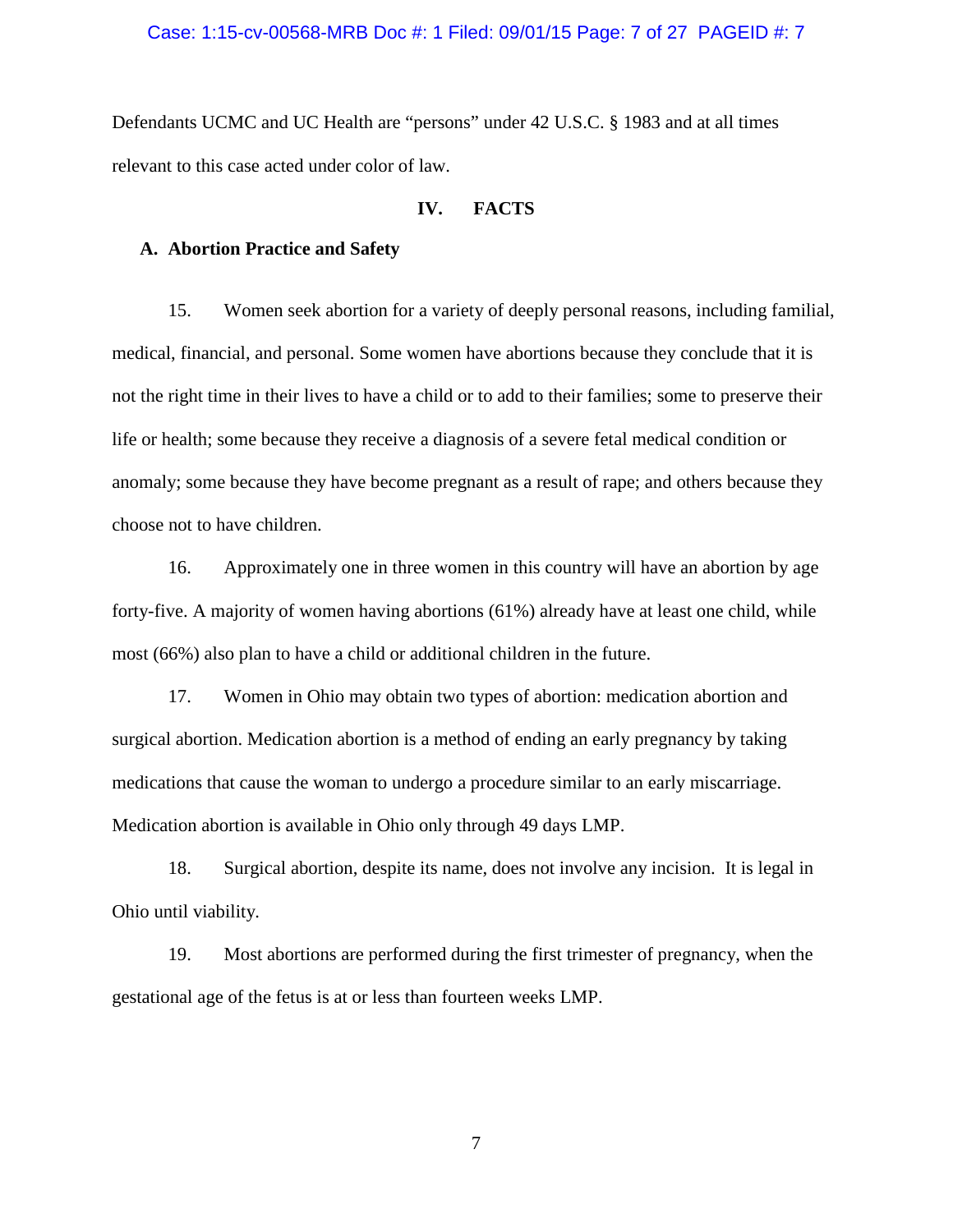#### Case: 1:15-cv-00568-MRB Doc #: 1 Filed: 09/01/15 Page: 8 of 27 PAGEID #: 8

20. Because abortion is so safe, the vast majority of abortions can be and are safely provided in an outpatient setting. In 2013, 99.6% of Ohio abortions were performed in an outpatient center.

21. Even though abortion rarely results in complications, Plaintiffs provide high quality care in the rare event that it does. Most of the rare complications related to abortion are safely and appropriately handled in the outpatient setting.

22. In the exceedingly rare case that a patient requires hospital-based care, Plaintiffs' protocols and practices ensure that the patient receives the necessary, quality care.

23. Regardless of whether an ASF has a WTA with a local hospital, appropriate care is also ensured because hospitals provide necessary care to patients who need it. Indeed, hospitals must comply with the federal Emergency Medical Treatment & Labor Act, which requires hospitals to treat and stabilize all emergency patients. 42 U.S.C. § 1395dd(b) (commonly referred to as EMTALA). In fact, Miami Valley Hospital in Dayton assures it will treat WMCD patients in an emergency. Haskell Declaration ¶ 14 and Exhibit B page 000038.

24. Even if a clinic were to have a WTA at a particular hospital, the clinic's patients may not go to that hospital. Some paramedics decide which hospital is closest or best suited for the patient's needs and do not care which hospital has a WTA with the clinic. Others may follow the patient's preference based on insurance or other issues.

25. As a result, WTAs do nothing to increase patient safety or health and are not medically necessary.

26. What does clearly decrease patient safety and threatens patient's health is the lack of access to abortion services.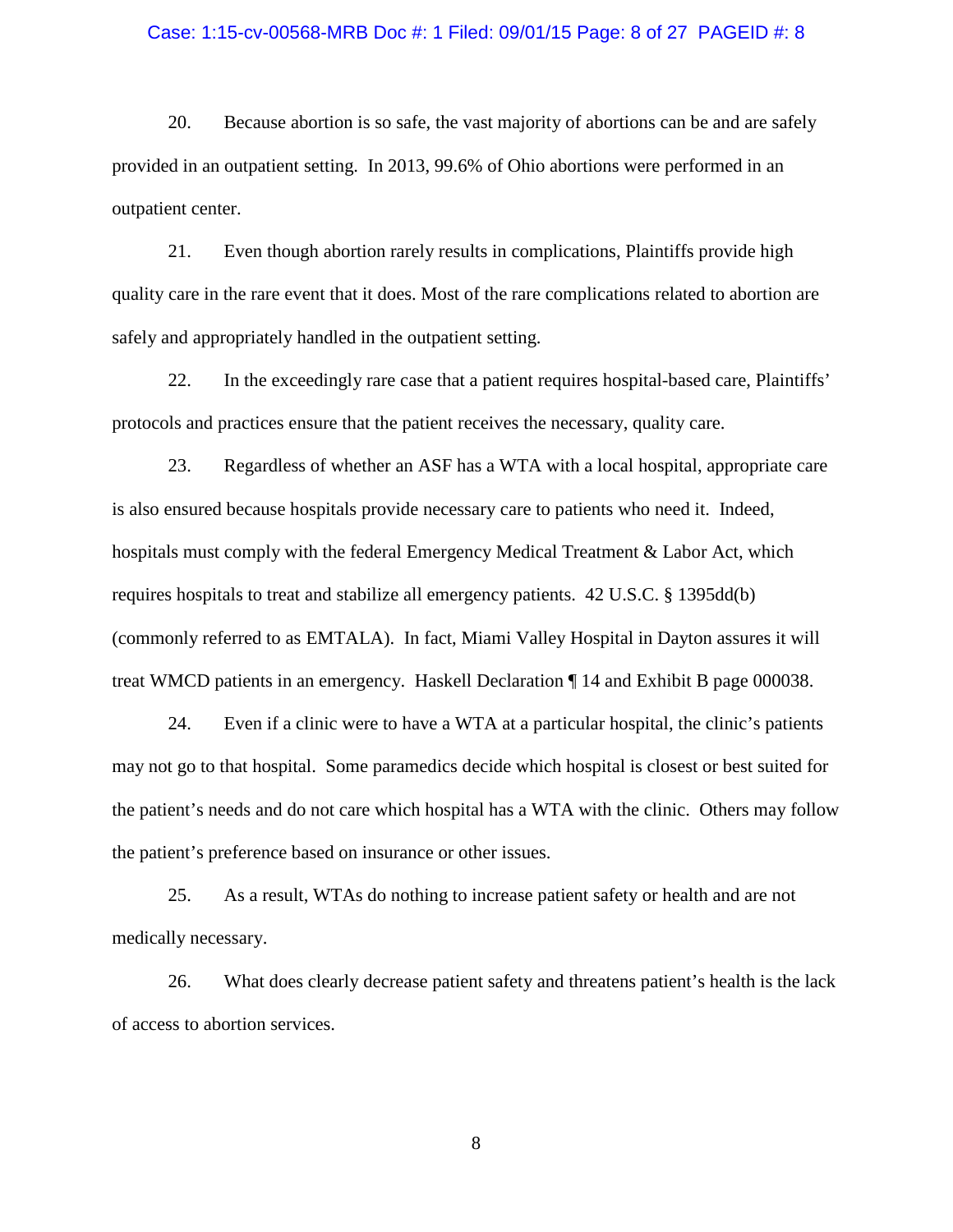#### Case: 1:15-cv-00568-MRB Doc #: 1 Filed: 09/01/15 Page: 9 of 27 PAGEID #: 9

27. Continuing a pregnancy can pose a risk to the lives and to the physical, mental, and emotional health of some women, such as those seeking abortions because of their age, because they are pregnant as a result of rape or incest, or because there are or may be anomalies in the fetus, some of which are fatal to the fetus and are discovered later in the pregnancy.

## **B. History of the ASF Licensing Framework and WTA Requirement**

28. In 1995, Ohio passed a law requiring ASFs to obtain a license from ODH. In 1999, ODH notified the abortion facilities in Ohio that they needed to apply for such a license.

29. ODH regulations required all ASFs to have a WTA "for transfer of patients in the event of medical complications, emergency situations, and for other needs as they arise." Ohio Admin. Code § 3701-83-19(E). An ASF could apply for a variance from the WTA Requirement, as it could from any other ASF requirement, by demonstrating that "the requirement has been met in an alternative manner," or that the ASF would suffer "undue hardship" from the requirement and that granting the waiver would not "jeopardize the health and safety of any patient." *Id.* § 3701-83-14 (C).

30. The WTA Requirement has been difficult, if not impossible in some cases, for the ASFs that provide abortions to comply with. Over the years, Women's Med Center Dayton, Lebanon Road Surgery Center in Sharonville, Capital Care in Toledo, and PPSWO in Cincinnati have all been unable to obtain a WTA.

31. Abortion clinics have had difficulty meeting the WTA Requirement because of hospitals' religious and political opposition to abortion, and/or because of hospitals' fear of the harassment and intimidation they and their doctors would face if they were to enter into a WTA with an abortion clinic. For example, there is a national campaign to shame the Dayton doctors who provide back-up services to patients of WMCD. An anti-abortion group plastered the doctors' faces on trucks next to a photograph of an alleged aborted fetus, drove the truck through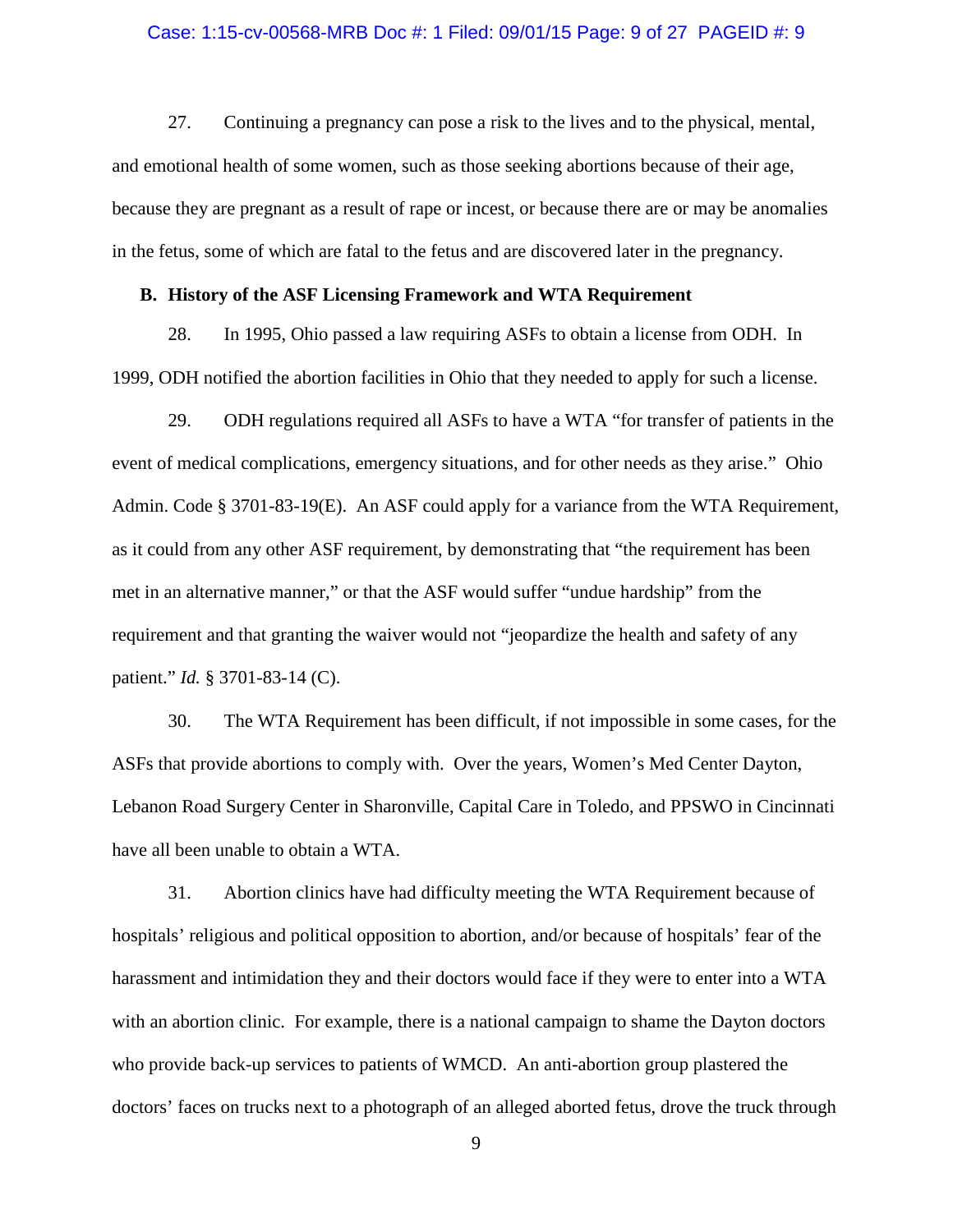#### Case: 1:15-cv-00568-MRB Doc #: 1 Filed: 09/01/15 Page: 10 of 27 PAGEID #: 10

each doctor's neighborhood, and parked the trucks at the hospital and their respective homes and work sites.<sup>[4](#page-9-0)</sup> This and other harassment takes place solely to intimidate the doctors from agreeing to admit WMGPC's patients to a hospital.

32. As a result, the only ASFs seeking variances from ODH from the WTA Requirement are ASFs that provide abortions. Not a single ASF in Ohio has applied for a variance from the WTA Requirement, except for abortion providers.

33. In 2006, the Sixth Circuit upheld the WTA Requirement as applied to Plaintiff WMCD because it recognized that ODH could grant a waiver or variance of the requirement. *Women's Med. Prof'l Corp. v. Baird*, 438 F.3d 595 (6th Cir. 2006).

**C. HB 59**

 $\overline{a}$ 

34. In 2013, as part of the omnibus budget bill HB 59, the legislature altered the ASF licensing scheme with respect to the WTA provisions.

35. The purpose of the changes to the ASF requirements in HB 59 was to reduce access to abortion. For example, upon its introduction in committee, State Senator Joe Ueker, stated that, "Someone has to stand up for the rights of the unborn."<sup>[5](#page-9-1)</sup> Similarly, when Governor Kasich refused to use his line-item veto, his spokesperson stated that "[t]he governor is pro-life and we believe these are reasonable policies to help protect human life."<sup>[6](#page-9-2)</sup> Mike Gonidakis, a member of the Ohio State Medical Board and president of Ohio Right to Life, stated regarding the section: "Ohio has a history of advancing common-sense pro-life initiatives. We are very conscious not to overreach. . . . We believe in the incremental approach: one step at a time,

<span id="page-9-0"></span><sup>&</sup>lt;sup>4</sup> Killers Among Us: Dr. Martin Haskell and His Abortion Enablers, CREATED EQUAL http://www.createdequal.org/wright-state.

<span id="page-9-1"></span> $\frac{5}{5}$  $\frac{5}{5}$  $\frac{5}{5}$  Ann Sanner, *Abortion-Related Issues Remain Part of Ohio Budget*, THE ASSOCIATED PRESS (June 6, 2013), http://www.crescent-news.com/editors%20pick/2013/06/06/abortion-related-issues-remain-part-of-budget.

<span id="page-9-2"></span><sup>6</sup> Juliet Eilperin, *Abortion Limits at State Level Return Issue to National Stage*, THE WASHINGTON POST (July 5, 2013), http://www.washingtonpost.com/politics/abortion-limits-at-state-level-return-issue-to-the-nationalstage/2013/07/05/f86dd76c-e3f1-11e2-aef3-339619eab080\_story.html.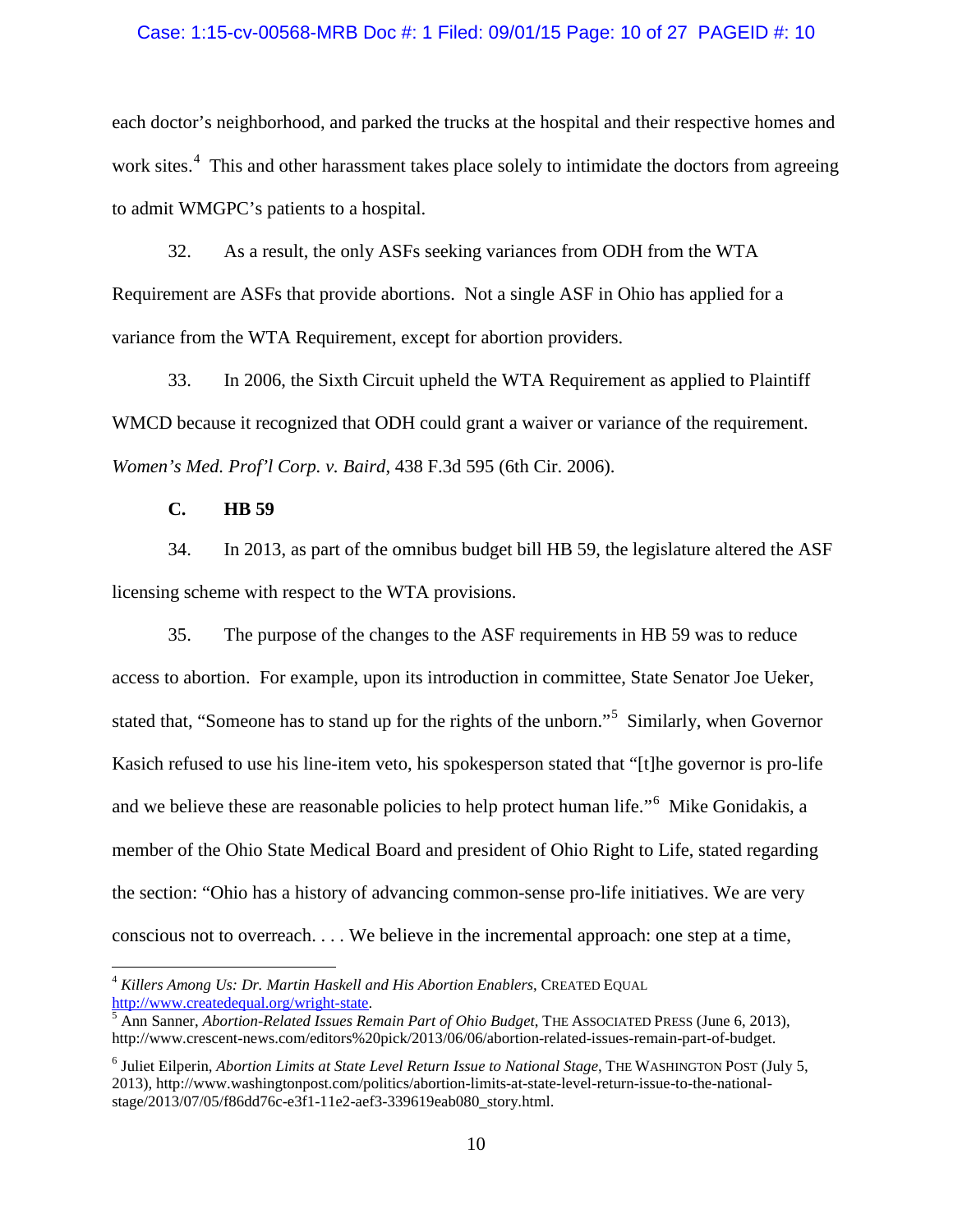## Case: 1:15-cv-00568-MRB Doc #: 1 Filed: 09/01/15 Page: 11 of 27 PAGEID #: 11

advancing legislation that will withstand court scrutiny."<sup>[7](#page-10-0)</sup> In addition, Governor Kasich touted HB 59 as including a number of "pro-life provisions" in a letter to Ohio Right to Life. Haskell Declaration Exhibit B page 000039.

36. HB 59 altered the WTA Requirement in three critical respects. First, the WTA Requirement, which was originally required only by regulation, was incorporated into statute. Ohio Rev. Code Ann. § 3702.303(A) now provides:

Except as provided in division (C) of this section, an ambulatory surgical facility shall have a written transfer agreement with a local hospital that specifies an effective procedure for the safe and immediate transfer of patients from the facility to the hospital when medical care beyond the care that can be provided at the ambulatory surgical facility is necessary, including when emergency situations occur or medical complications arise. A copy of the agreement shall be filed with the director of health.

37. Second, HB 59 amended the ASF licensing provisions to prohibit any "public

hospital" from "enter[ing] into a written transfer agreement with an ambulatory surgical facility

in which nontherapeutic abortions are performed or induced." Ohio Rev. Code Ann.

§ 3727.60(B)(1) ("Public Hospital Ban"). The ban applies only to clinics that provide abortions and does not apply to any other ASF in the state.

38. WTAs do nothing to increase patient safety or health and are not medically necessary. And there is certainly no legitimate reason, even if a WTA is required, to exclude public hospitals from the list of eligible hospitals. To the contrary, if the purpose of a WTA is to improve patient safety, it is irrational to exclude the hospitals in a community, such as teaching hospitals, that might provide the highest level of patient care.

39. At the same time, the Public Hospital Ban also prohibits physicians with staff membership or professional privileges at a public hospital "to use that membership or those

<span id="page-10-0"></span><sup>7</sup> Rachel Weiner, *What makes Ohio's New Abortion Law Unique*, THE WASHINGTON POST (July 1, 2013), http://www.washingtonpost.com/blogs/the-fix/wp/2013/07/01/what-makes-ohios-new-abortion-law-unique/.  $\overline{a}$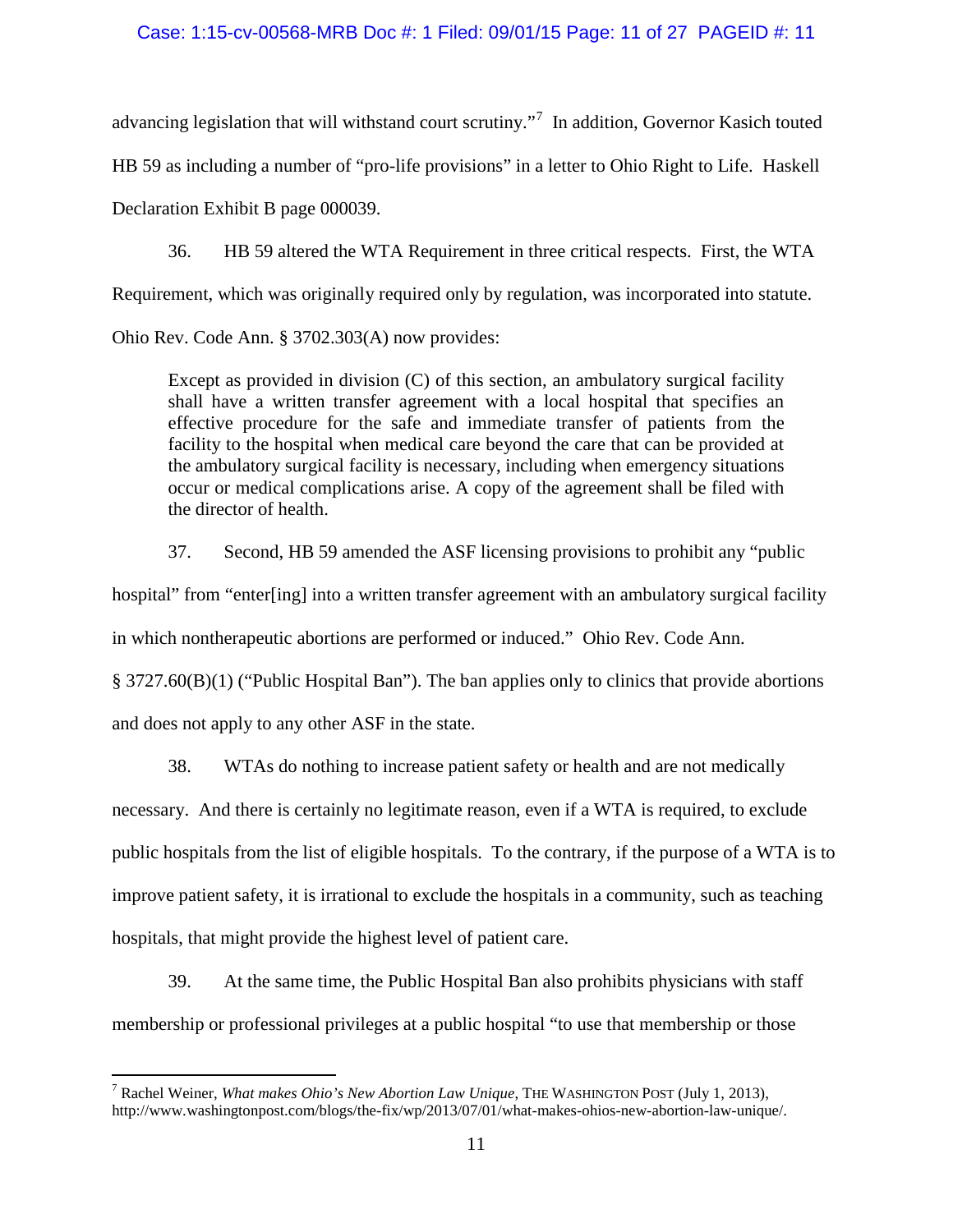## Case: 1:15-cv-00568-MRB Doc #: 1 Filed: 09/01/15 Page: 12 of 27 PAGEID #: 12

privileges as a substation for, or alternative to, a written transfer agreement for purposes of a

variance application" for an ASF that performs abortions. Ohio Rev. Code Ann. § 3727.60(B)(2).

40. Third, HB 59 also provided a new variance process, which applies only to a

variance of the WTA Requirement. The contents of an application for a variance from the WTA

Requirement are now set out in Ohio Rev. Code Ann. § 3702.304, which provides:

(A) The director of health may grant a variance from the written transfer agreement requirement of section 3702.303 of the Revised Code if the ambulatory surgical facility submits to the director a complete variance application, prescribed by the director, and the director determines after reviewing the application that the facility is capable of achieving the purpose of a written transfer agreement in the absence of one. The director's determination is final.

(B) A variance application is complete for purposes of division (A) of this section if it contains or includes as attachments all of the following:

(1) A statement explaining why application of the requirement would cause the facility undue hardship and why the variance will not jeopardize the health and safety of any patient;

(2) A letter, contract, or memorandum of understanding signed by the facility and one or more consulting physicians who have admitting privileges at a minimum of one local hospital, memorializing the physician or physicians' agreement to provide back-up coverage when medical care beyond the level the facility can provide is necessary;

(3) For each consulting physician described in division (B)(2) of this section:

(a) A signed statement in which the physician attests that the physician is familiar with the facility and its operations, and agrees to provide notice to the facility of any changes in the physician's ability to provide back-up coverage;

(b) The estimated travel time from the physician's main residence or office to each local hospital where the physician has admitting privileges;

(c) Written verification that the facility has a record of the name, telephone numbers, and practice specialties of the physician;

(d) Written verification from the state medical board that the physician possesses a valid certificate to practice medicine and surgery or osteopathic medicine and surgery issued under Chapter 4731 of the Revised Code;

(e) Documented verification that each hospital at which the physician has admitting privileges has been informed in writing by the physician that the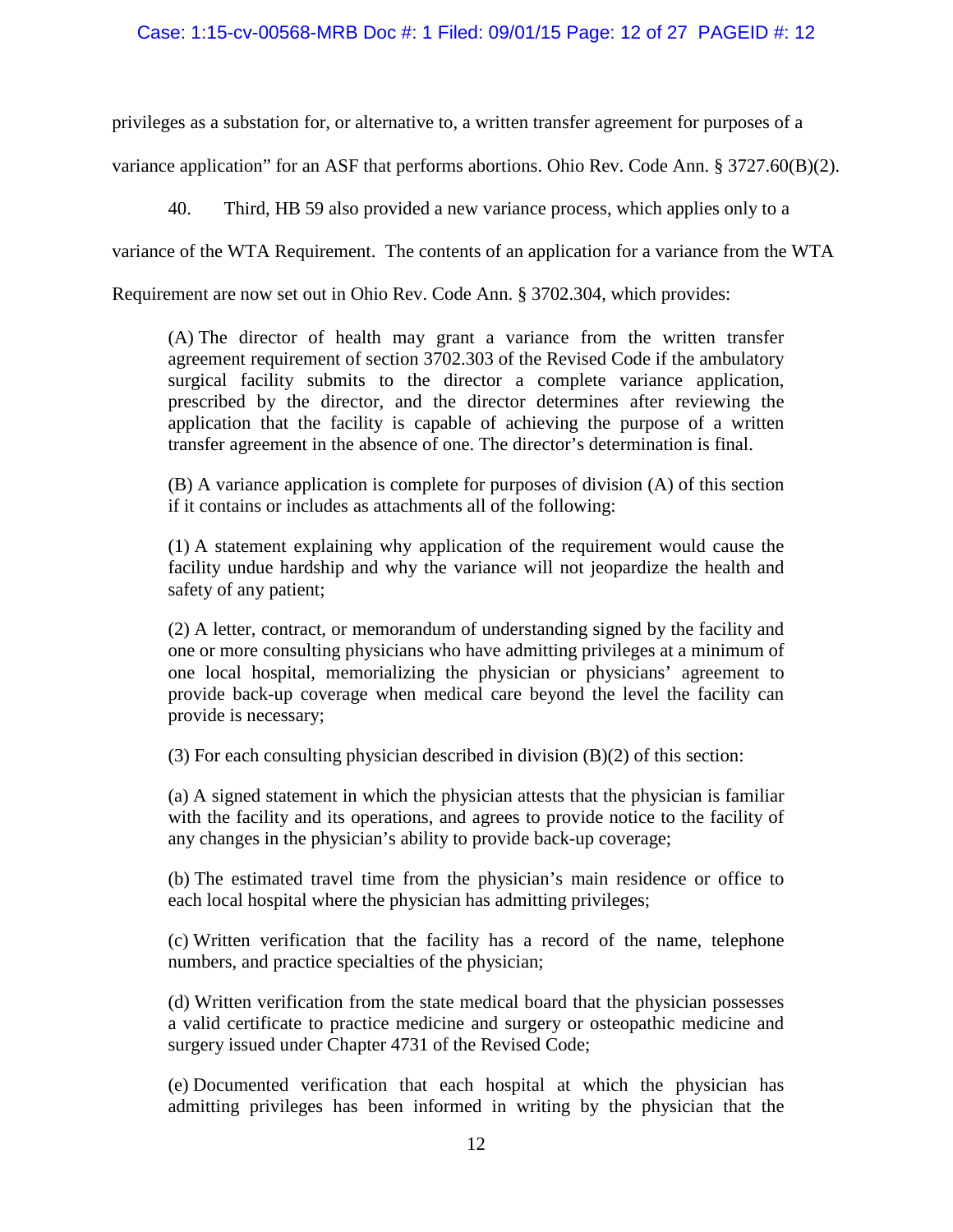physician is a consulting physician for the ambulatory surgical facility and has agreed to provide back-up coverage for the facility when medical care beyond the care the facility can provide is necessary.

(4) A copy of the facility's operating procedures or protocols that, at a minimum, do all of the following:

(a) Address how back-up coverage by consulting physicians is to occur, including how back-up coverage is to occur when consulting physicians are temporarily unavailable;

(b) Specify that each consulting physician is required to notify the facility, without delay, when the physician is unable to expeditiously admit patients to a local hospital and provide for continuity of patient care;

(c) Specify that a patient's medical record maintained by the facility must be transferred contemporaneously with the patient when the patient is transferred from the facility to a hospital.

(5) Any other information the director considers necessary.

(C) The director's decision to grant, refuse, or rescind a variance is final.

(D) The director shall consider each application for a variance independently without regard to any decision the director may have made on a prior occasion to grant or deny a variance to that ambulatory surgical facility or any other facility.

41. Prior to HB 59, and at the time that *Baird* was decided, an abortion clinic seeking

a variance from ODH was required to demonstrate that it would meet the intent of the

requirement in an alternative manner, and it was solely within the ODH Director's discretion

whether to grant the variance request.

42. Now, because of HB 59, the ODH Director can grant a variance only if an

applicant submits a "complete variance application" that contains agreements with consulting physicians possessing admitting privileges at a minimum of one local hospital, and that contains verification that this hospital has been informed of the physician's agreement with the abortion clinic and the doctor has committed to providing back-up coverage for the abortion clinic when necessary.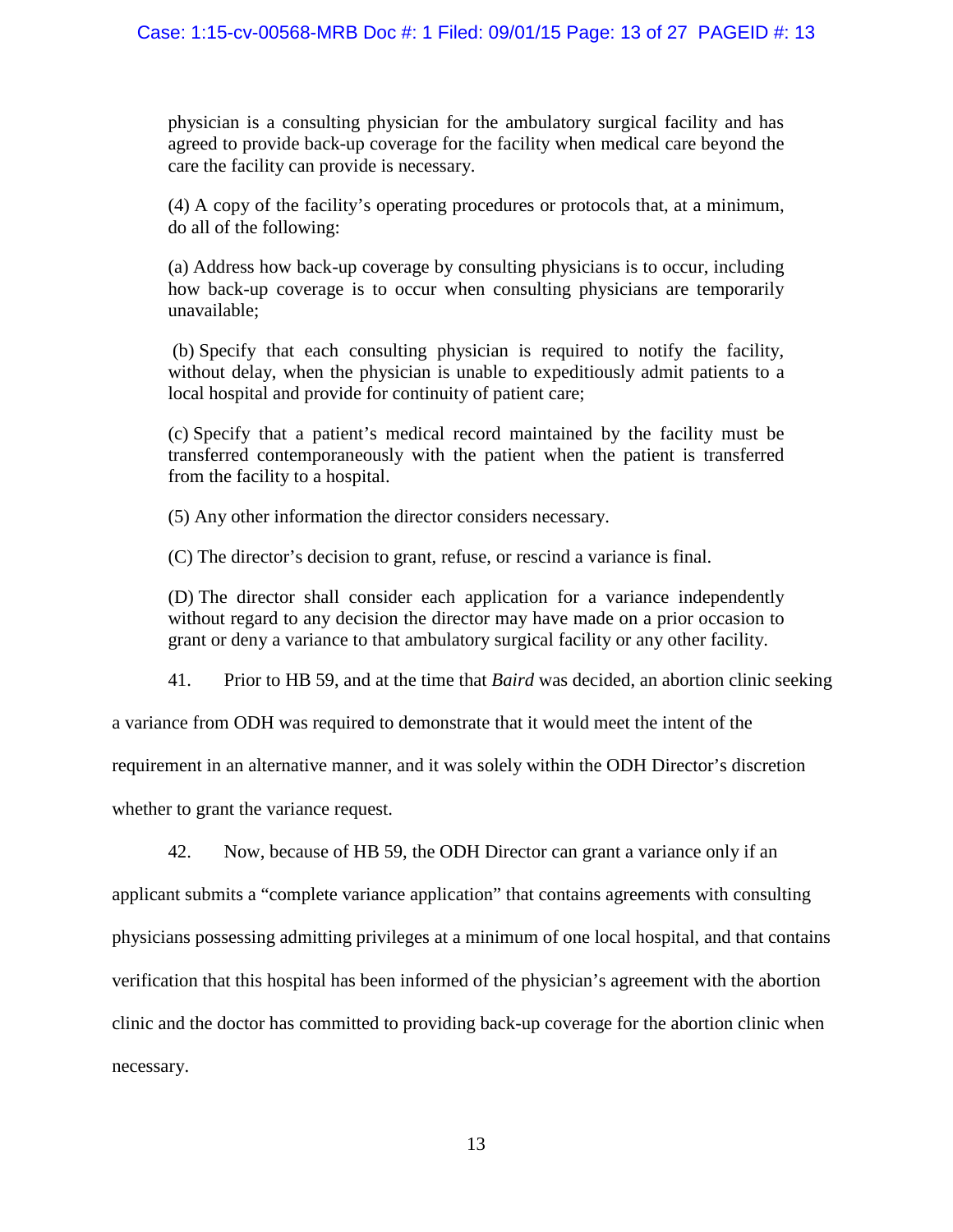#### Case: 1:15-cv-00568-MRB Doc #: 1 Filed: 09/01/15 Page: 14 of 27 PAGEID #: 14

43. Thus, because of HB 59, an abortion clinic that cannot obtain an agreement with enough consulting physicians with admitting privileges at a local hospital will not be able to obtain a variance. The ODH Director no longer has discretion to grant variances to such clinics.

44. There is no valid state interest that is served by the restrictions on abortion clinics, and abortion clinics alone, imposed by HB 59.

**D. HB 64**

45. At the end of June 2015, the Legislature yet again altered the ASF variance process as part of another biennial omnibus budget bill ("HB 64"), making it harder still for abortion providers.

46. HB 64 amends Ohio Rev. Code § 3702.304 to require Defendant Hodges, the director of ODH, to grant or deny an application for a variance of the written transfer agreement requirement within 60 days. Any variance application "that has not been approved within 60 days is considered denied." Ohio Rev. Code § 3702.304 (A)(2) ("60-Day Deadline"). For those variance applications that are pending with ODH on the effective date of HB 64, HB 64 gives the director an additional 60 days after the effective date to grant or deny the application prior to the automatic denial. HB 64 § 737.13.

47. HB 64 also adds a new section, § 3702.309, that requires an ASF's license to be automatically suspended in the event of a WTA variance denial: "If a variance application is denied under section 3702.304 of the Revised Code, the license of such an ambulatory surgical facility is automatically suspended." ("Automatic Suspension Provision"). Thus, if a WTA variance application is either explicitly denied by the director of ODH, or if the variance application is considered denied because of the 60-Day Deadline, ODH must automatically suspend the ASF's license. Immediately upon the suspension of its license, an ASF must cease operations. Ohio Rev. Code § 3702.30(E)(1); Ohio Admin. Code 3701-83-03.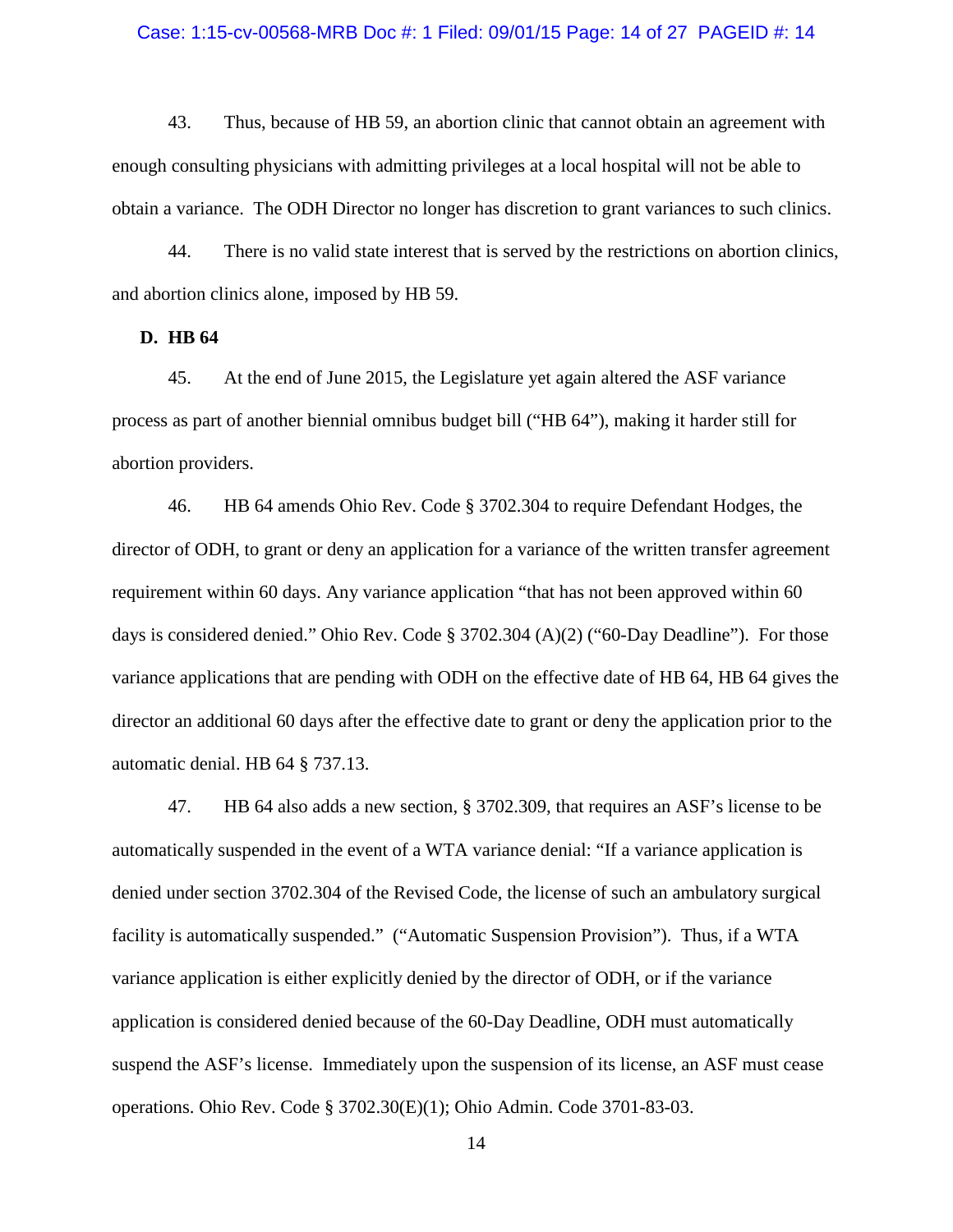#### Case: 1:15-cv-00568-MRB Doc #: 1 Filed: 09/01/15 Page: 15 of 27 PAGEID #: 15

48. Like HB 59, the purpose of HB 64 is to target abortion clinics and to restrict abortion access in the state. The 60-Day Deadline and the Automatic Suspension Provision only apply to an ASF seeking a variance of the WTA Requirement. No other ASFs requesting variances of other rule requirements are subject to these harsh penalties. During the Senate floor debate over HB 64, a State Senator who is a former President of Ohio Right to Life, $8$  made clear that these amendments were targeted at abortion clinics, describing the variance process as applying "in those situations where you cannot find a hospital who is willing to serve as a backup to an abortion clinic, and you can seek a variance by having some physicians who are willing to take ownership of the complications that occur in that clinic."<sup>[9](#page-14-1)</sup> She stated that HB 64's new 60-Day Deadline for responding to variance requests was designed to make sure that ODH will rule swiftly on variance requests from abortion clinics.<sup>10</sup> On HB 64's signing by Governor Kasich, Ohio Right to Life issued a press release celebrating the bill's "pro-life measures" that "will hold abortion facilities accountable." Ohio Right to Life's Press release admits that the Automatic Suspension Provision will shut down abortion clinics, and specifically references WMCD as a clinic that could be shut down.<sup>[11](#page-14-3)</sup>

49. If an ASF were to provide surgical services without a license, ODH could take action against it, including imposing civil penalties between one thousand and two hundred and fifty thousand dollars and/or imposing daily civil penalties between one thousand and ten

 $\overline{a}$ 

<span id="page-14-0"></span><sup>8</sup> Catherine Candisky, *Group Pushes for More Abortion Restrictions, Defunding of Planned Parenthood*, COLUMBUS DISPATCH (Feb. 11, 2015, 12:36 AM), [http://www.dispatch.com/content/stories/local/2015/02/10/ohio-right-to-life](http://www.dispatch.com/content/stories/local/2015/02/10/ohio-right-to-life-legislative-agenda.html)[legislative-agenda.html;](http://www.dispatch.com/content/stories/local/2015/02/10/ohio-right-to-life-legislative-agenda.html) *Peggy Lehner*, LINKEDIN <https://www.linkedin.com/pub/peggy-lehner/8/943/461> (listing her role as President of Ohio Right to Life from 1984-1988).<br><sup>9</sup> *Senate Session*, THE OHIO CHANNEL (June 18, 2015)

<span id="page-14-1"></span>

http://www.ohiochannel.org/MediaLibrary/Media.aspx?fileId=146746&startTime=9777

<span id="page-14-3"></span><span id="page-14-2"></span><sup>&</sup>lt;sup>11</sup> Katherine Franklin, *Governor Kasich Signs Pro-Life Budget*, OHIO RIGHT TO LIFE (June 30, 2015), http://www.ohiolife.org/governor\_kasich\_signs\_pro\_life\_budget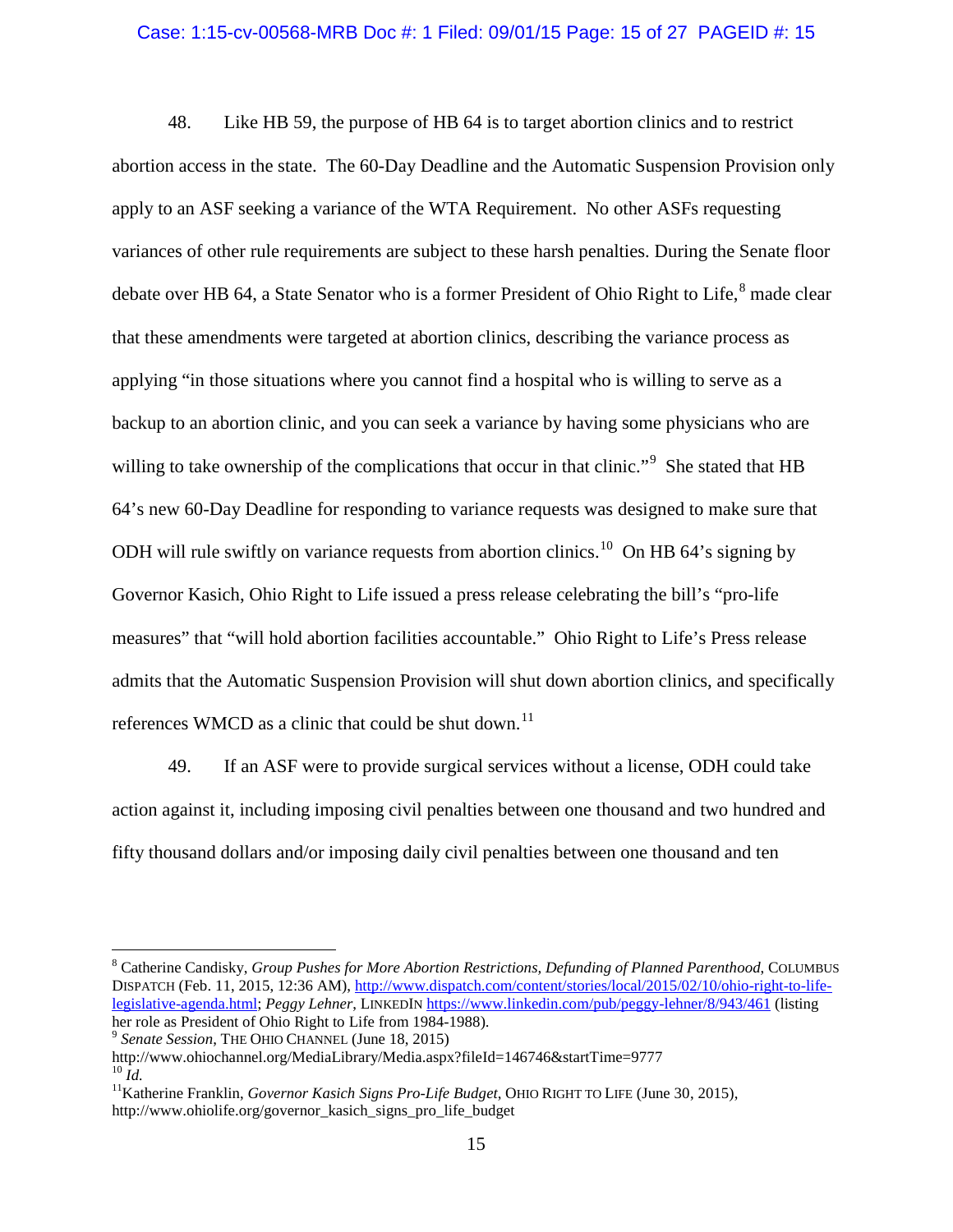#### Case: 1:15-cv-00568-MRB Doc #: 1 Filed: 09/01/15 Page: 16 of 27 PAGEID #: 16

thousand dollars for each day that the ASF operates. Ohio Admin. Code § 3701-83-05.1(A); Ohio Rev. Code Ann. § 3702.32 (A).

50. Thus, abortion providers whose licenses are suspended will be forced to shut down and cease providing abortion services immediately, even to patients with already scheduled appointments, without giving these providers (or their staff members) any notice, and without even affording them an opportunity for a pre-deprivation hearing.

51. Providers are not only denied a pre-deprivation hearing—they are also denied any post-deprivation hearing rights. While HB 64 indicates that a provider's license could be reinstated pursuant to an order issued in accordance with Chapter 119 of the Revised Code, Ohio Rev. Code § 3702.309(A)(3), an abortion provider will in fact have no right of appeal under Chapter 119. That is because Ohio law explicitly states that "the refusal of the director to grant a variance or waiver, in whole or in part, shall be final and shall not be construed as creating any rights to a hearing under Chapter 119 of the Revised Code." Ohio Admin. Code § 3701-83- 14(F); Ohio Rev. Code § 3702.304(A) and (C). Moreover, the automatic suspension of a license does not trigger any right to appeal under Chapter 119 because the automatic suspension does not qualify as an agency "adjudication" under Ohio Rev. Code § 119.06. An "adjudication" does not include "acts of a ministerial nature," Ohio Rev. Code § 119.01(D), such as the automatic suspension of an abortion provider's license following a variance denial. As a consequence, an abortion provider also cannot appeal the suspension of its ASF license either pre or post deprivation.

52. The Legislature enacted the Automatic Suspension Provision knowing that abortion providers are the only ASFs in Ohio to seek variances from the WTA Requirement, and that the Automatic Suspension Provision would mean that abortion providers, and only abortion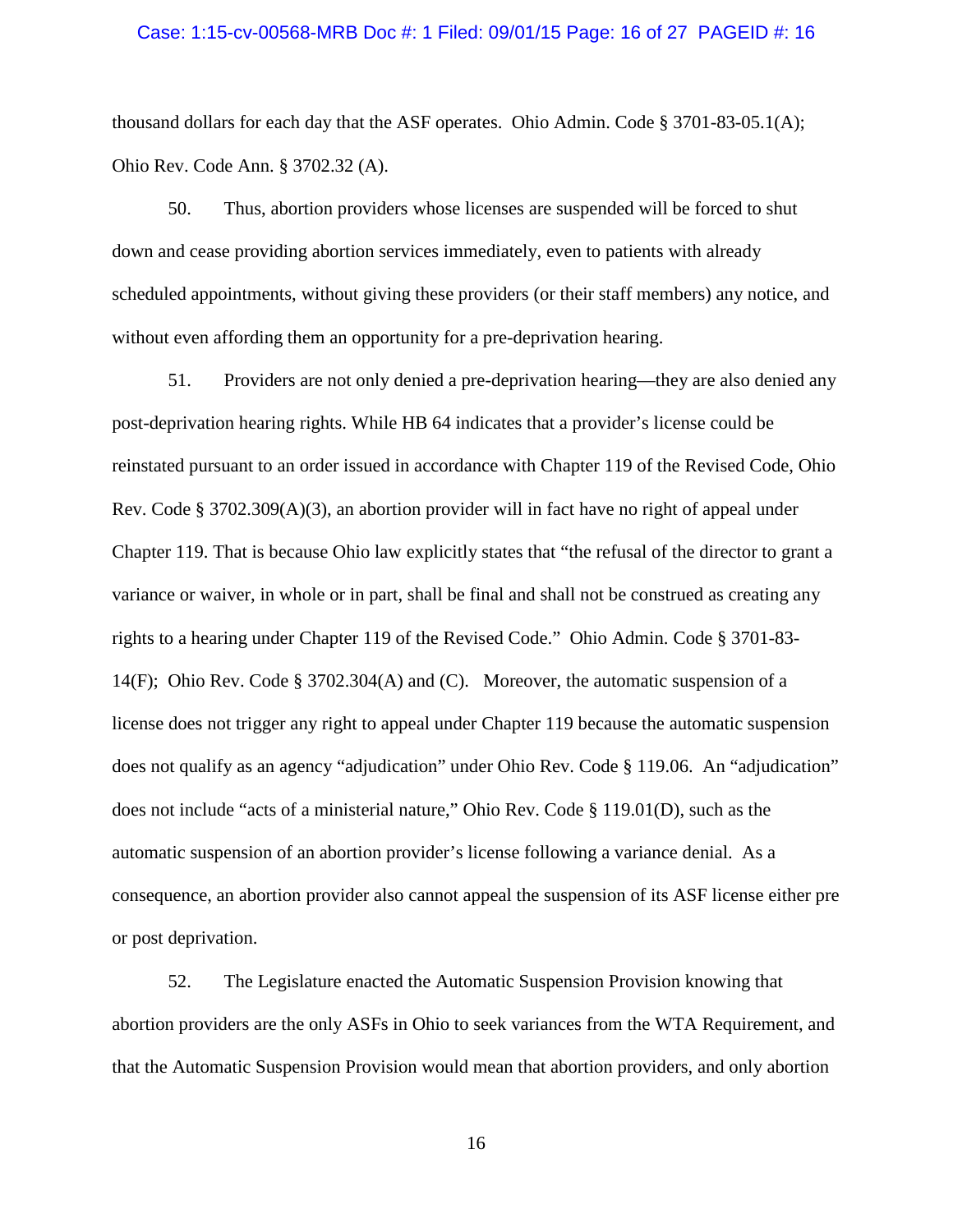#### Case: 1:15-cv-00568-MRB Doc #: 1 Filed: 09/01/15 Page: 17 of 27 PAGEID #: 17

providers, would be subject to deprivation of their licenses without procedural protections. In fact, the Automatic Suspension Provision's effect on abortion clinics was the motivation behind the Legislature's actions.

53. There is no valid state interest that is served by the restrictions on abortion clinics, and abortion clinics alone, imposed by HB 64.

## **E. PPSWO's ASF Licensing History**

54. Since 2000, PPSWO has operated with an ASF license.

55. The most recent UCMC WTA, dated May 29, 2013, was effective for one year, with an automatic one-year renewal period.

56. UCMC, the nation's first teaching hospital, is an internationally recognized hospital with state-of-the-art medical facilities. UCMC is the only hospital in the region that is designated as a Level 1 trauma center by the American College of Surgeons because of its highly specialized emergency medicine team and its ability to treat the most complex emergency situations the fastest.

57. After HB 59 was signed, UCMC determined that it was a "public hospital" within the meaning of the new prohibition and provided notice to PPSWO that it would terminate the WTA with PPSWO as of September 28, 2013, the day before the effective date of the Public Hospital Ban. Thus, the Public Hospital Ban caused PPSWO to lose its WTA with UCMC.

58. UCMC is a non-profit institution that is privately operated. On information and belief, the Legislature drafted the definition of "public hospital" broadly in part with the intent to include UCMC so that the WTA between UCMC and PPSWO would be terminated.

59. After receiving notice of the termination of its WTA with UCMC, PPSWO approached all the local hospitals in Hamilton County and surrounding counties seeking a WTA, but those hospitals either rejected or ignored PPSWO's requests. Many of the local hospitals are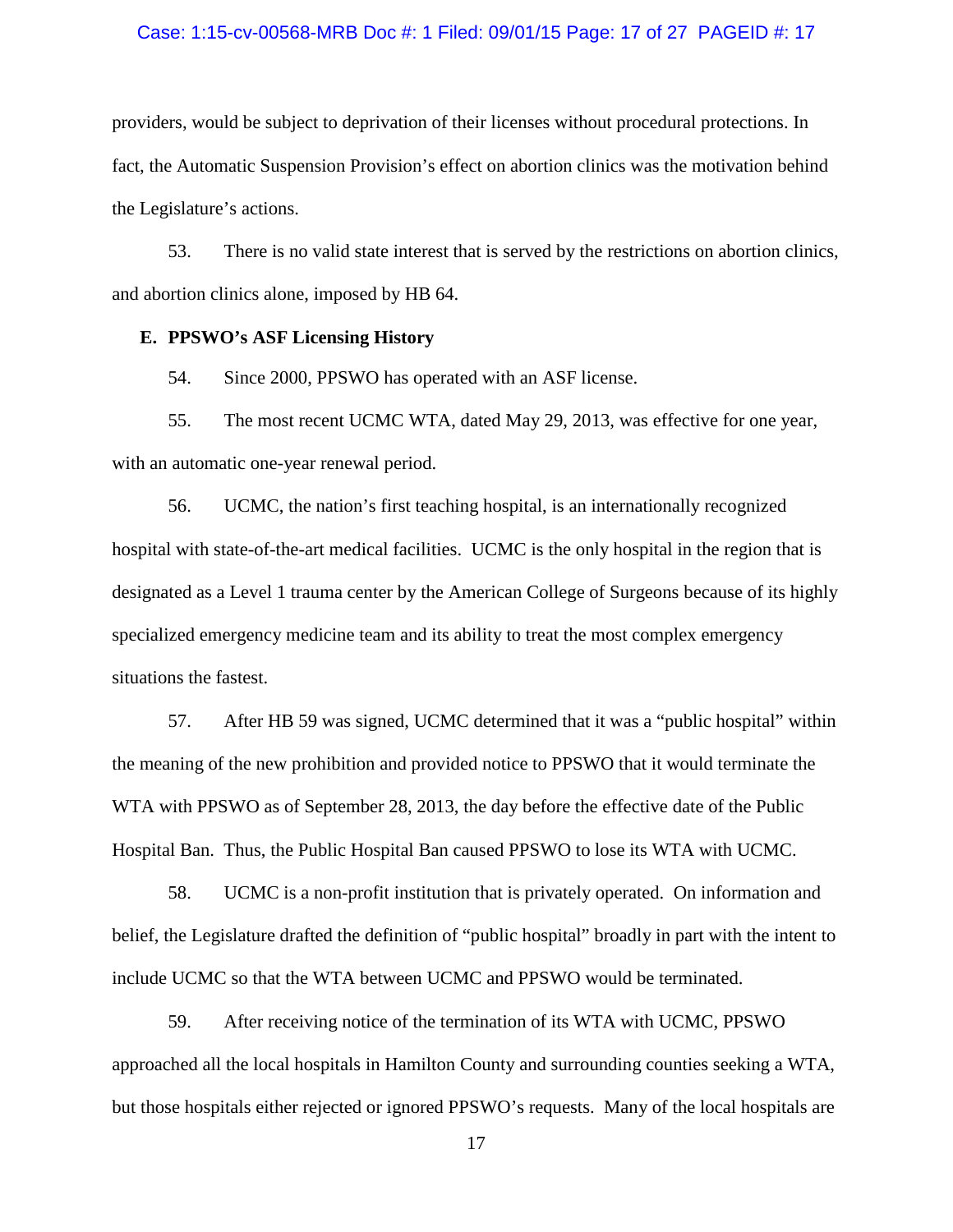#### Case: 1:15-cv-00568-MRB Doc #: 1 Filed: 09/01/15 Page: 18 of 27 PAGEID #: 18

Catholic institutions with a stated opposition to cooperating in the provision of abortion services. Thus, PPSWO was unable to secure a WTA with a non-"public" hospital because of the complete discretion exercised by those hospitals to refuse or ignore PPSWO's requests.

60. Prior to the expiration of the WTA with UCMC and pursuant to HB 59, PPSWO applied for a variance from the WTA Requirement. The application included contracts with several back-up physicians with privileges at a local hospital who agreed to provide care to PPSWO's patients, as well as a patient hospital transfer policy in order to assure ODH that PPSWO provides continuous care to any patient who requires transfer to a hospital.

61. Though PPSWO's variance application had been pending with ODH, on October 14, 2014, ODH informed PPSWO that it did not comply with the ASF licensing requirements because it lacked a WTA. The letter threatened to revoke PPSWO's license.

62. Because of ODH's threatened revocation of PPSWO's ASF license and PPSWO's exposure to substantial civil penalties, PPSWO was forced to file litigation in this Court seeking to enjoin ODH from taking actions to revoke its ASF license. *See* Complaint, *Planned Parenthood Southwest Ohio Region v. Hodges*, No. 1:14-cv-867 (S.D. Ohio Nov. 10, 2014) (*Hodges I*).

63. In response to this litigation, ODH granted PPSWO's variance request on November 20, 2014, and the litigation was dismissed without prejudice.

64. PPSWO's variance was approved through May 31, 2015, the date that coincides with PPSWO's license renewal application deadline. The ASF license renewal request and a new variance request were submitted in May 2015 and have not been acted upon. Under current law, which the Automatic Suspension Provision will change, ASFs with pending license renewal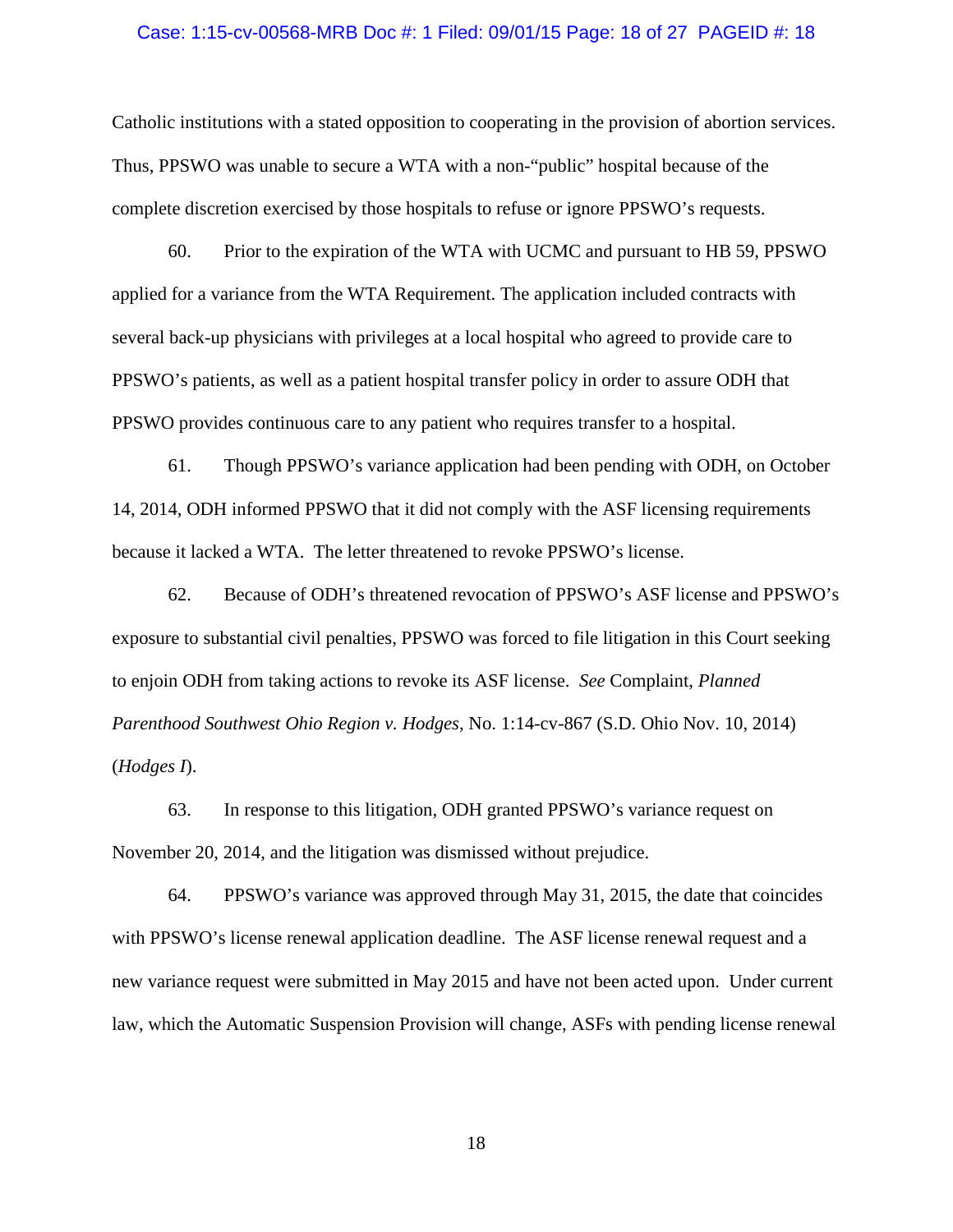#### Case: 1:15-cv-00568-MRB Doc #: 1 Filed: 09/01/15 Page: 19 of 27 PAGEID #: 19

applications can continue operating as long as the renewal application is timely filed. Ohio Admin. Code § 3701-83-05.

65. Because of the Public Hospital Ban, PPSWO is unable to obtain a WTA and will instead be forced to go through the annual process of applying for a variance from ODH.

## **F. WMCD's Licensing History**

66. WMGPC and its predecessors have been providing reproductive health services to women in the Dayton, Ohio area since 1975. In October 2002, WMCD applied for an ASF license. The application met the requirement for a license in all respects. WMCD had entered into a WTA with Miami Valley Hospital in October 2002. However, the following month, Miami Valley Hospital rescinded the WTA after pressure from a Board member who did not want the hospital to be associated with an abortion clinic. While the application was pending, WMCD requested a waiver of the WTA Requirement since it had all medically necessary protocols in place for admitting patients to a hospital in an emergency and non-emergency situation. WMCD met all the other requirements for an ASF license. Nonetheless, in January 2003, ODH denied WMCD's waiver request and ASF license application and issued a cease and desist order requiring the clinic to close immediately. Litigation over ODH's actions ensued. *See Women's Med. Prof'l Corp v. Baird*, 438 F.3d 595, 603 (6th Cir. 2006); *Women's Med. Prof'l Corp v. Baird*, SDOH Case No. 2:03-cv-162.

67. In 2008, WMCD applied for a variance of the WTA Requirement. ODH granted WMCD's variance request based on WMCD's hospital transfer protocol and relationship with backup physicians who could admit a WMCD patient to a local hospital.

68. In December 2011, ODH changed its internal rules for processing variance requests and required ASFs to apply for a variance annually at the time that the ASF applied for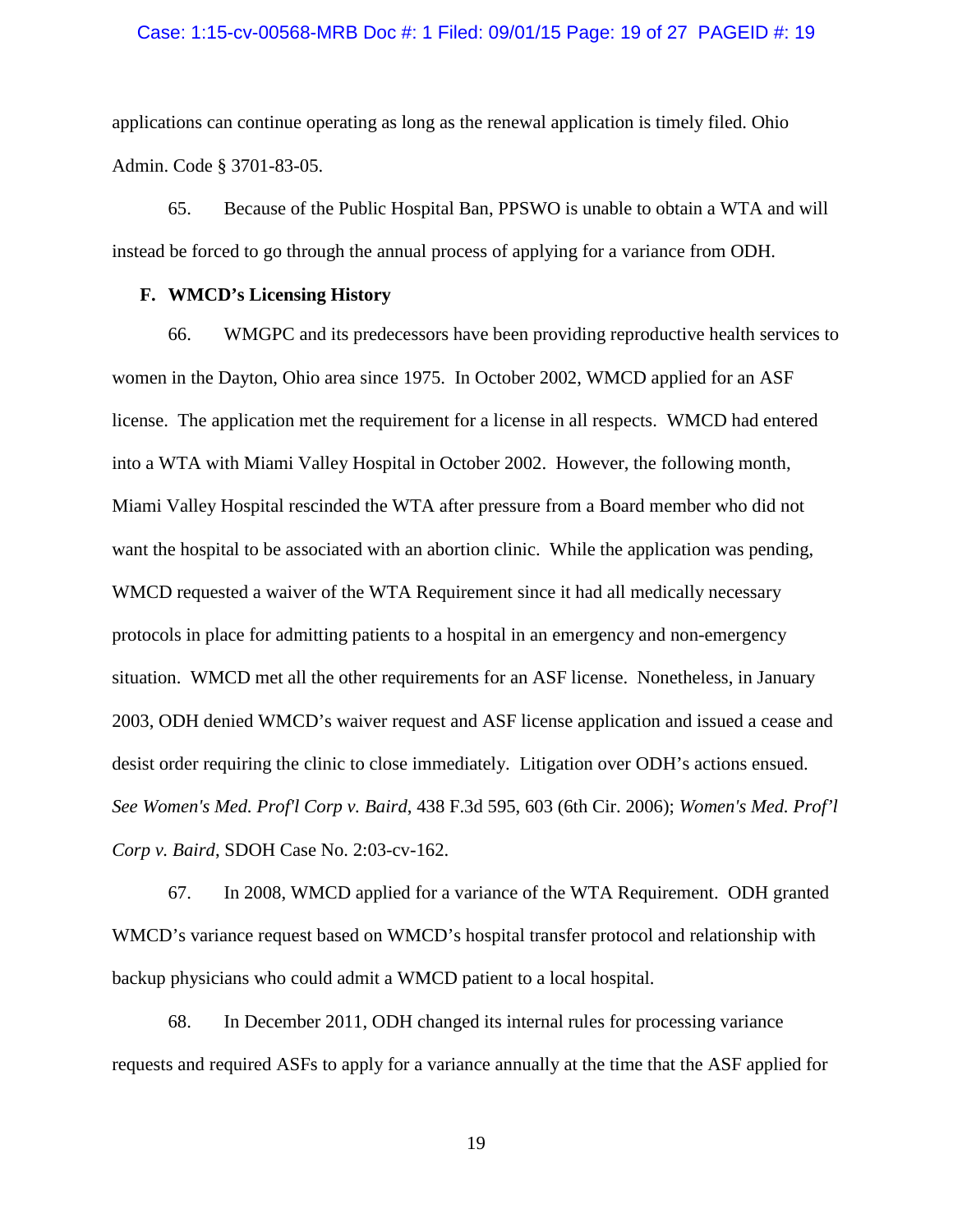#### Case: 1:15-cv-00568-MRB Doc #: 1 Filed: 09/01/15 Page: 20 of 27 PAGEID #: 20

its license renewal. At the time of this rule change, WMCD and its affiliated clinic LRSC were the only ASFs in the state with a WTA variance.

69. WMCD filed its annual license renewal application and variance application for 2015 on July 24, 2015, which are both currently pending with ODH.

70. WMCD's affiliated clinic in Sharonville, LRSC, however, has already been forced to cease providing surgical abortion services because of the WTA Requirement and ODH's refusal to grant LRSC's variance application. After the rule change requiring ASFs to apply for a variance annually, ODH refused to approve LRSC's application for a renewal of its variance and instead took actions to revoke LRSC's ASF license.

71. Moreover, because of the Public Hospital Ban, LRSC was unable to obtain a WTA with any public hospital in Cincinnati. UCMC specifically referenced the Public Hospital Ban as the reason for its inability to enter into a WTA with LRSC. In a letter dated August 5, 2013, UCMC denied LRSC's request for a WTA stating that HB 59 prohibits it from entering into a WTA with LRSC. "Due to recent changes in Ohio law and the ownership and leasehold interests of the City of Cincinnati and the University in [UCMC], we are not able to execute and provide the transfer agreement you requested."

72. ODH formally denied LRSC's variance request, and LRSC was forced to cease providing surgical abortions, making PPSWO the only remaining surgical abortion provider in Cincinnati. If WMGPC could obtain a WTA from UCMC, it would be able to reapply for LRSC's ASF license.

## **G. The Threatened Elimination of Abortion Access in Southwest Ohio**

73. Because of the Automatic Suspension Provision and the Public Hospital Ban, once HB 64 goes into effect, the last two remaining surgical abortion providers in Southwest Ohio will be at risk of immediate shutdown, causing Plaintiffs, their staff, and their patients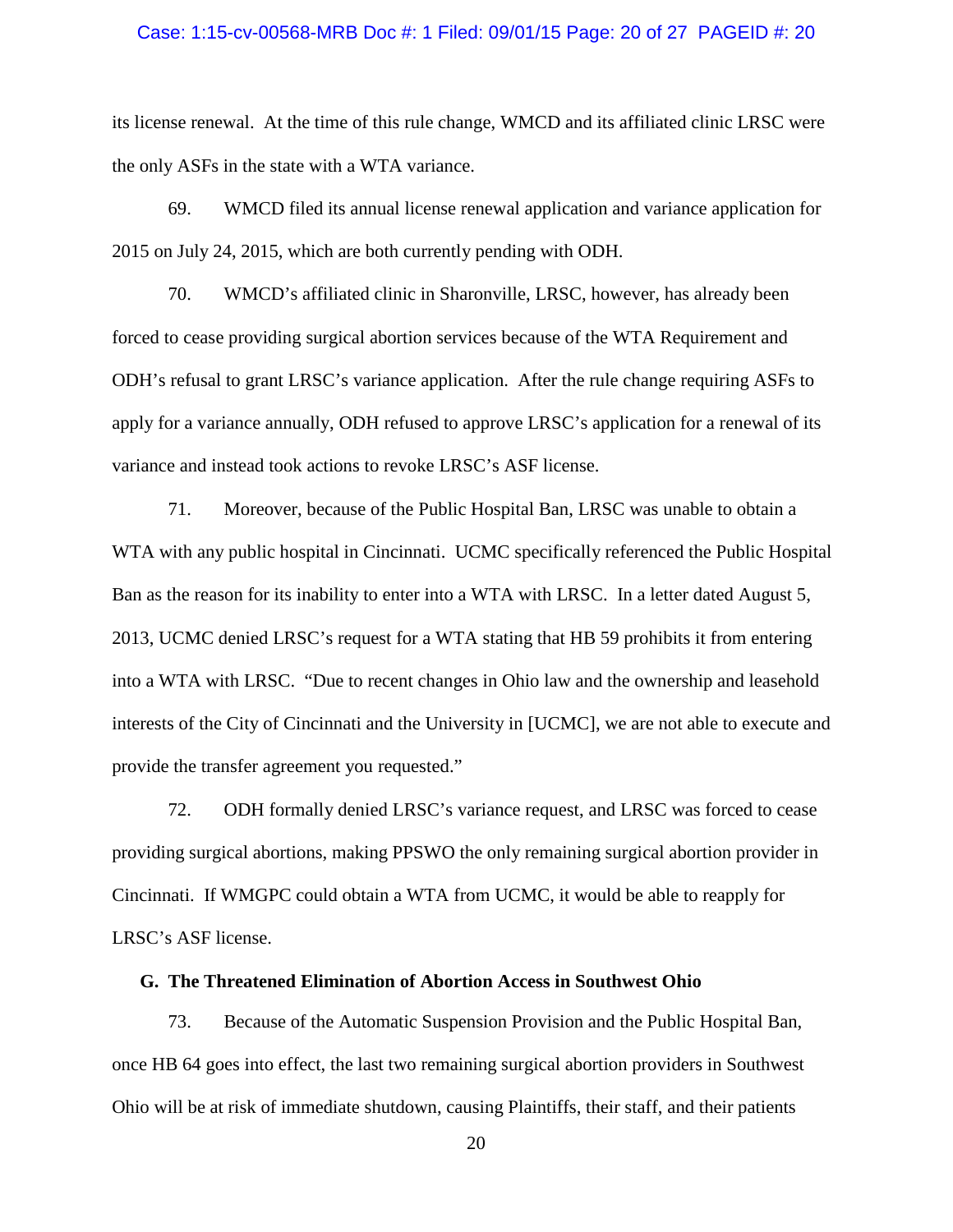#### Case: 1:15-cv-00568-MRB Doc #: 1 Filed: 09/01/15 Page: 21 of 27 PAGEID #: 21

irreparable injury from exposure to penalties, denial of abortion services, closure of the ASFs, suspension of their ASF licenses, loss of income, and inability to provide or receive comprehensive reproductive health care.

74. But for the Public Hospital Ban, PPSWO and LRSC would have a WTA with UCMC, and would neither be required to apply for a yearly variance nor be subjected to the Automatic Suspension Provision.

75. If PPSWO and WMCD were forced to shut down their ASFs, the women of Southwest Ohio, including patients with already scheduled procedures at PPSWO and WMCD, would be forced to seek surgical abortions elsewhere, and to travel hundreds of miles in order to access care.

76. In fact, given the significant restrictions on medication abortion approved by the legislature in 2004, and in effect since 2011, medication abortion is rarely provided in Southwest Ohio and even when provided must be accessed in the first seven weeks of pregnancy LMP. Therefore, if Plaintiffs were forced to close their ASF's, all methods of abortion would be virtually unavailable in Southwest Ohio.

77. If the PPSWO ASF is closed, Cincinnati will be the largest metropolitan area in the entire United States without a surgical abortion provider. As of the 2010 census, the Cincinnati metropolitan area had a population of over 2.1 million residents, making it the largest metropolitan area in all of Ohio.

78. WMCD is the only surgical abortion provider in the Dayton area. As of the 2010 Census, the Dayton metropolitan area had a population of over 840,000 residents.

79. If Plaintiffs are forced to shut down their ASFs, any woman who would have sought a surgical abortion at these clinics will have to travel to another city outside of Southwest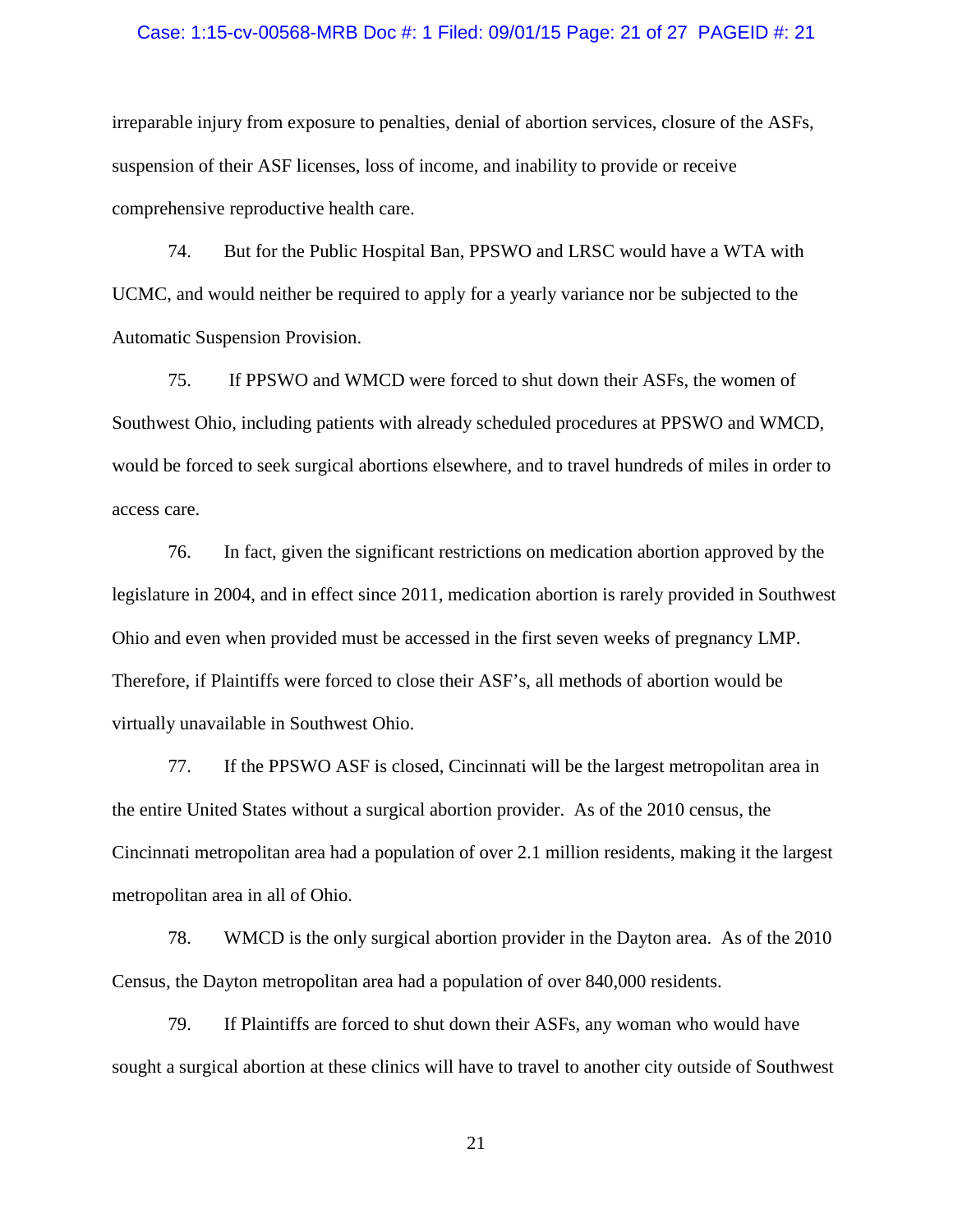#### Case: 1:15-cv-00568-MRB Doc #: 1 Filed: 09/01/15 Page: 22 of 27 PAGEID #: 22

Ohio to obtain an abortion – and will need to make that trip at least twice because of a state law that requires two trips to the clinic (the first for counseling and an ultrasound and the second visit, at least 24 hours later, for the abortion). The next closest clinics in Ohio outside of Southwest Ohio are located in Columbus, approximately 220 miles round trip from Cincinnati, and 150 miles round trip from Dayton.

80. Moreover, Planned Parenthood of Greater Ohio's clinic in Columbus currently has a two to three week wait for abortion appointments, and cannot accommodate any additional patients. Lawson Declaration ¶ 28. Thus, the only provider in Columbus that has the ability to possibly accept more patients is Founder's Women's Health Center. Founders would have to accommodate over 5,500 patients from PPSWO and WMCD. However, Founders performs surgical abortions only to 16 weeks 6 days LMP.

81. Due to significant delays in scheduling an abortion because of the reduced availability of abortion providers, women who are earlier in their pregnancies will face significant and possibly dangerous delays. For other women, the additional travel required to obtain an abortion will increase the costs and delay the abortion. Although abortion is one of the safest surgical procedures, the risk of complications (as well as the cost of the procedure) increases as the pregnancy advances.

82. Given that the vast majority of Plaintiffs' patients are low-income, the increased costs, travel, and delays will make it impossible for a large fraction of women to obtain an abortion.

83. Those patients Plaintiffs treat who are over 16 weeks 6 days LMP would have to travel to Cleveland, Ohio to obtain an abortion. Cleveland is approximately 502 miles round trip from Cincinnati and 438 miles round trip from Dayton. These women must make a minimum of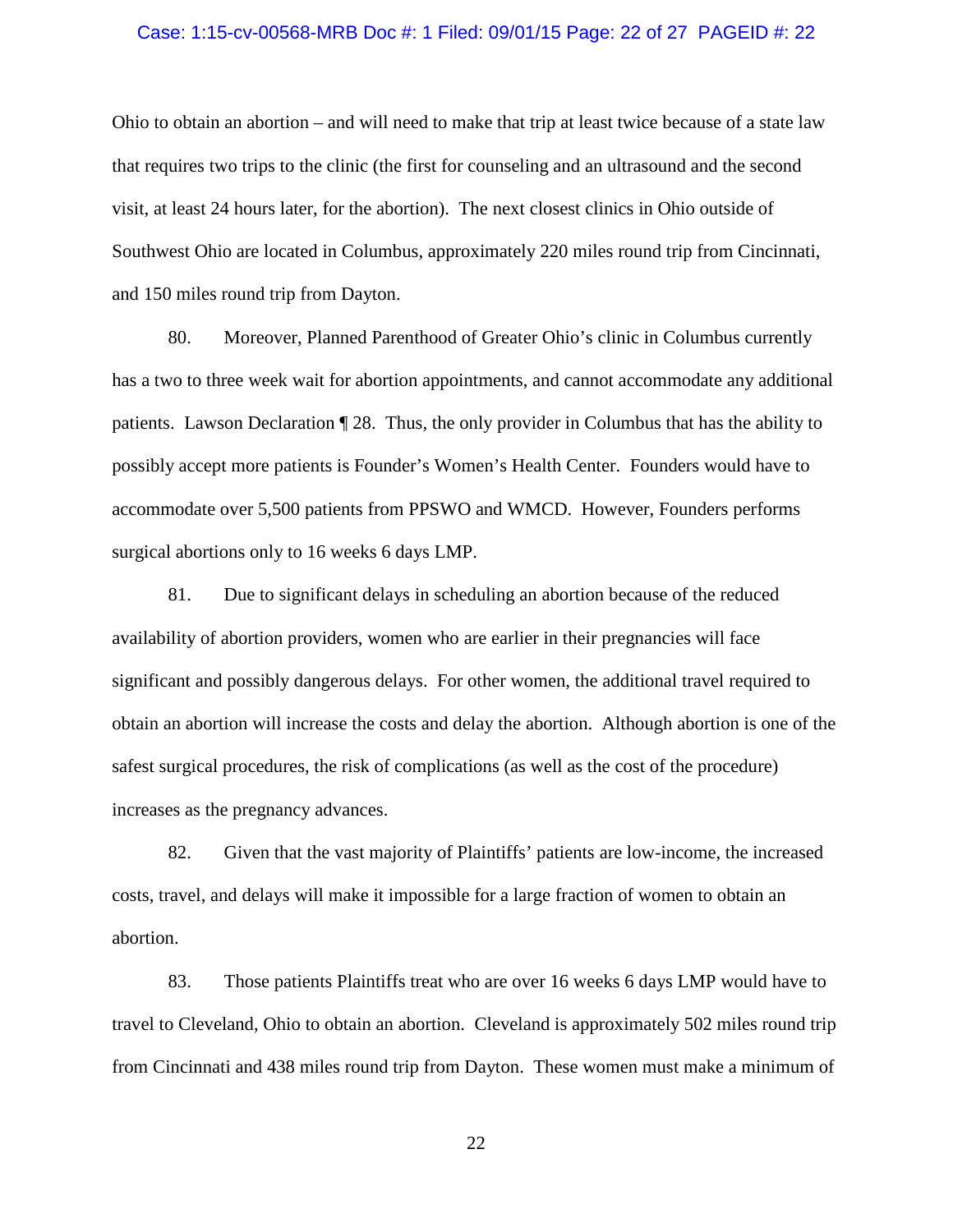#### Case: 1:15-cv-00568-MRB Doc #: 1 Filed: 09/01/15 Page: 23 of 27 PAGEID #: 23

three trips to the facility. The final two visits must be on back to back days, thus requiring out of town patients to stay overnight in a hotel. Given the number of Plaintiffs' patients who seek abortions after 16 weeks 6 days, the increased costs, travel and delays will make it extremely difficult, if not impossible for a significant number of women to obtain an abortion past 16 weeks 6 days LMP.

84. Once the Automatic Suspension Provision goes into effect on September 29,

2015, (1) if ODH denies PPSWO and WMCD's variance applications at any point in the following 60 days, or (2) if ODH fails to act on the variance applications by November 28, 2015, both clinics will be forced to shut their doors immediately, without any opportunity for a hearing either pre or post license suspension.

85. Shutting down Plaintiffs' ASFs will jeopardize women's health and deprive women of their constitutionally protected right to obtain a pre-viability abortion.

## **V. CLAIMS FOR RELIEF – 42 U.S.C. §1983**

#### **COUNT I**

## **(Substantive Due Process – Plaintiffs' Patients – WTA Requirement, Public Hospital Ban, and Automatic Suspension Provision)**

86. The allegations of paragraphs 1 through 85 are incorporated as though fully set forth herein.

87. The WTA Requirement, Public Hospital Ban and the Automatic Suspension Provision, individually and taken together, violate rights to liberty and privacy secured to Plaintiffs' patients by the due process clause of the Fourteenth Amendment to the United States Constitution. The WTA Requirement, Public Hospital Ban and the Automatic Suspension Provision have the purpose and/or effect of imposing a substantial obstacle in the path of women seeking abortions without furthering a valid state interest.

## **COUNT II**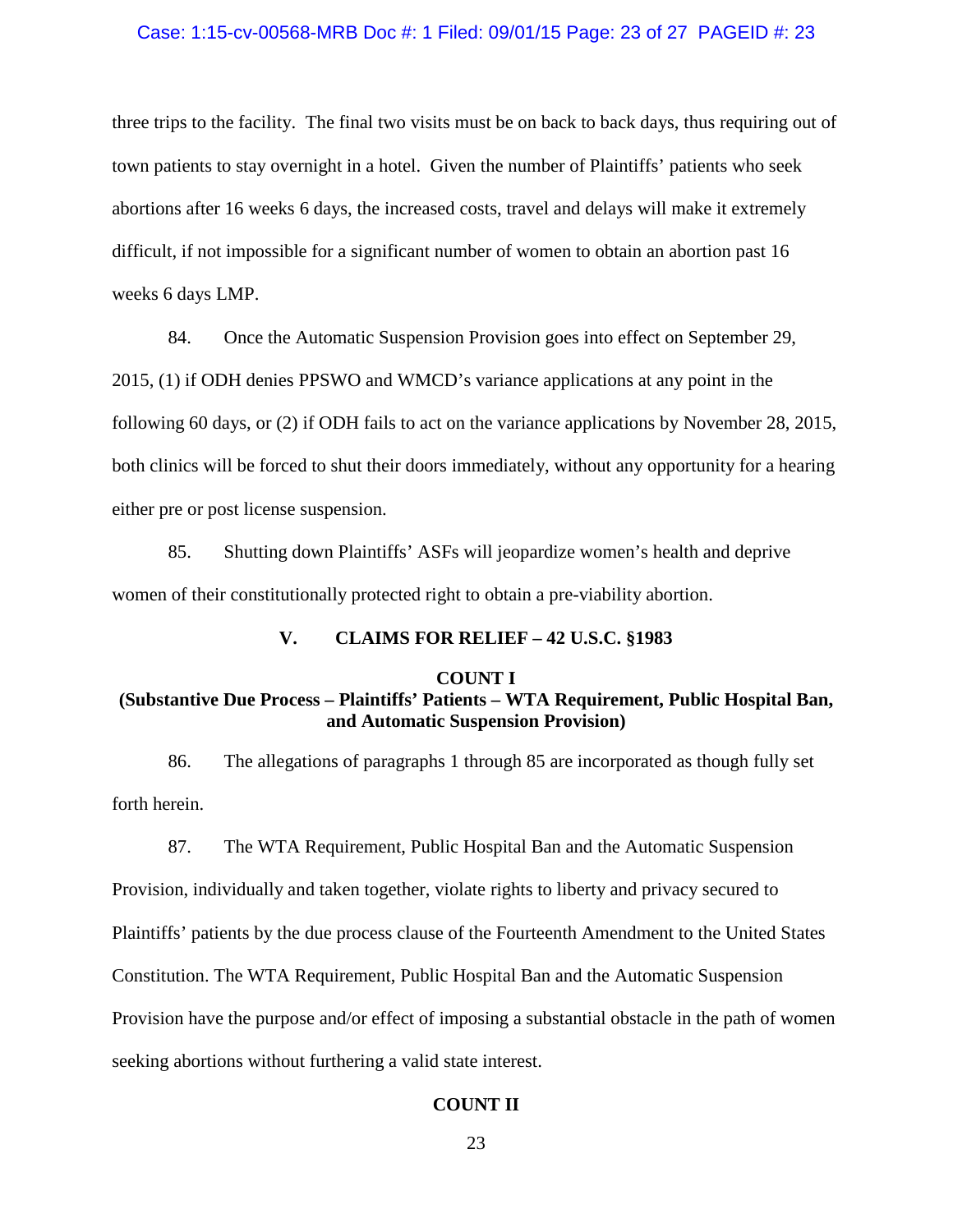## **(Due Process Nondelegation– Plaintiffs – WTA Requirement)**

88. The allegations of paragraphs 1 through 87 are incorporated as though fully set forth herein.

89. The WTA Requirement violates Plaintiffs' due process rights under the Fourteenth Amendment to the United States Constitution by delegating standardless and unreviewable authority to private parties (hospitals and potential back-up doctors) and by employing a constitutionally insufficient variance process.

#### **COUNT III**

## **(Equal Protection – Plaintiffs– Public Hospital Ban and Automatic Suspension Provision)**

90. The allegations of paragraphs 1 through 89 are incorporated as though fully set forth herein.

91. The Public Hospital Ban and the Automatic Suspension Provision, both individually and taken together, violate Plaintiffs' right to equal protection of the laws under the Fourteenth Amendment to the United States Constitution by treating Plaintiffs differently from other similarly situated parties without a sufficient state interest.

## **COUNT IV (Substantive Due Process – Plaintiffs – Public Hospital Ban and Automatic Suspension Provision)**

92. The allegations of paragraphs 1 through 91 are incorporated as though fully set forth herein.

93. The Public Hospital Ban and the Automatic Suspension Provision, both individually and taken together, violate Plaintiffs due process rights under the Fourteenth Amendment to the United States Constitution as they lack any rational basis.

## **COUNT V (Procedural Due Process –Plaintiffs– Automatic Suspension Provision)**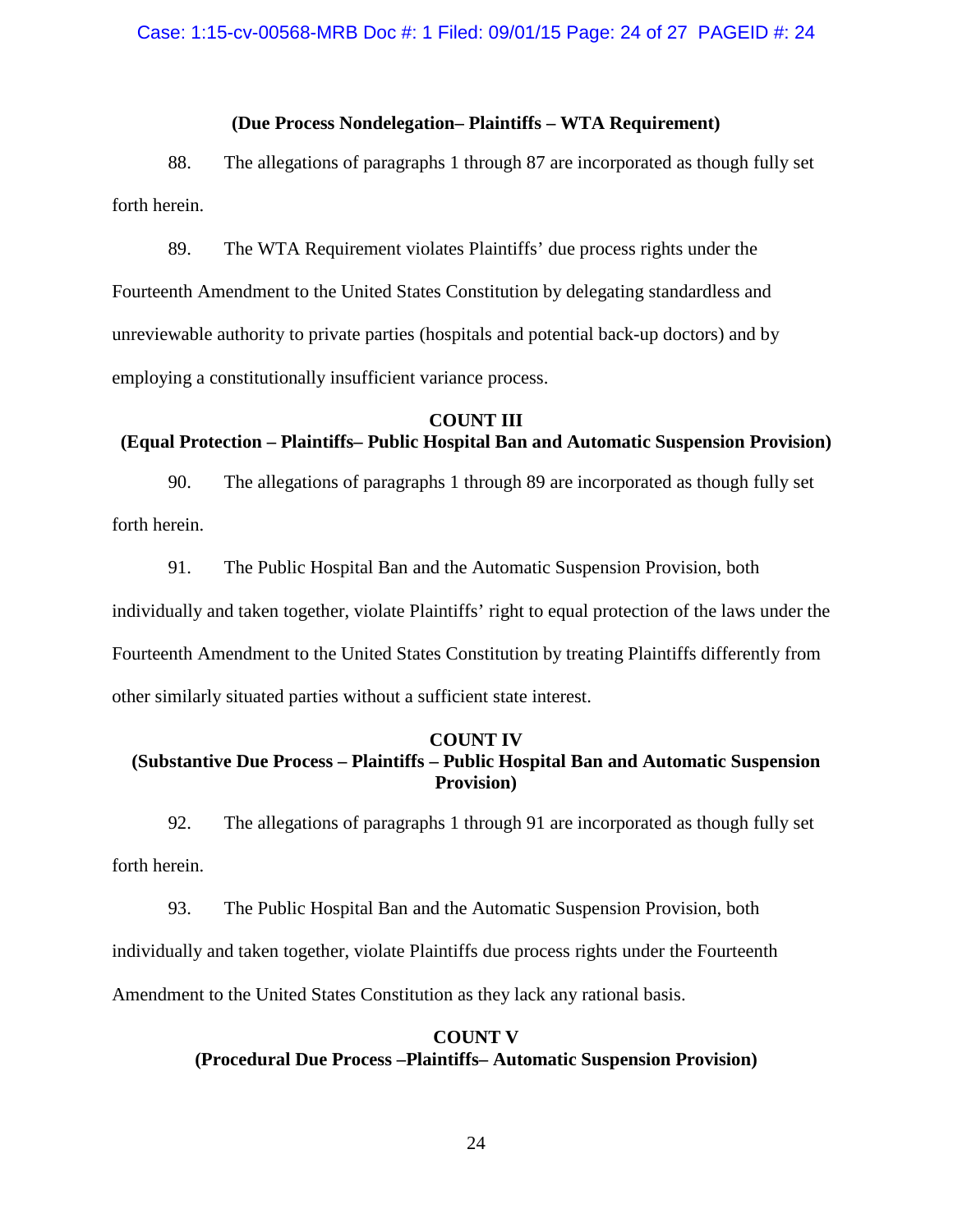#### Case: 1:15-cv-00568-MRB Doc #: 1 Filed: 09/01/15 Page: 25 of 27 PAGEID #: 25

94. The allegations of paragraphs 1 through 93 are incorporated as though fully set forth herein.

95. The Automatic Suspension Provision violates the right to procedural due process secured to Plaintiffs by the due process clause of the Fourteenth Amendment to the United States Constitution. The Automatic Suspension Provision deprives Plaintiffs of their protected property interests without affording them any procedural protections.

## **COUNT VI (Single Subject Rule—Plaintiffs—HB 59 and HB 64)**

96. The allegations of paragraphs 1 through 95 are incorporated as though fully set forth herein.

97. Those portions of HB 59 and HB 64 that affect Plaintiffs' ASF licenses violate the single-subject rule of the Ohio Constitution, Ohio Constitution Art. II, Section 15(D), as they do not share a common purpose or relationship with the respective biennial omnibus budget bills into which these provisions were inserted.

## **VI. PRAYER FOR RELIEF**

**WHEREFORE**, Plaintiffs request that this Court:

A. Issue a declaratory judgment that Ohio Rev. Code Ann. § 3702.303(A) ("WTA Requirement") is unconstitutional facially and as applied to PPSWO and WMGPC;

B. Issue a permanent injunction against Defendant Hodges and all those acting in concert with him from enforcing the WTA Requirement;

C. Issue a declaratory judgment that Ohio Rev. Code Ann. § 3727.60 ("Public Hospital Ban") is unconstitutional facially and as applied to PPSWO and WMGPC;

D. Issue a permanent injunction against Defendant Hodges and all those acting in concert with him from enforcing the Public Hospital Ban;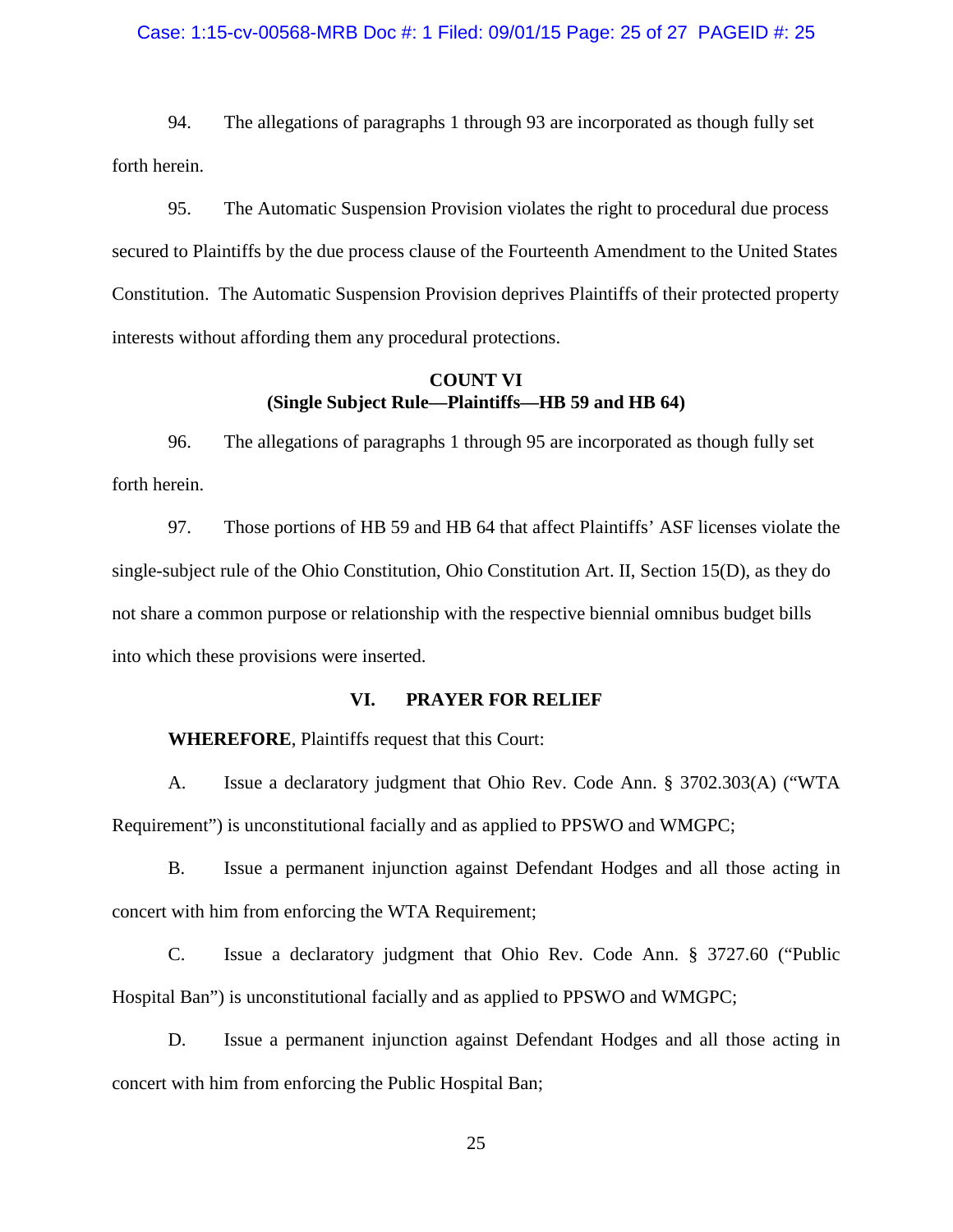#### Case: 1:15-cv-00568-MRB Doc #: 1 Filed: 09/01/15 Page: 26 of 27 PAGEID #: 26

E. Issue a permanent injunction against Defendants UCMC and UC Health, ordering UCMC to reinstate the WTA with PPSWO dated May 29, 2013 and not to deny any request for a WTA from Plaintiffs or prohibit any of its doctors from entering back-up physician agreements with Plaintiffs based on the Public Hospital Ban;

F. Issue a declaratory judgment that Ohio Rev. Code Ann. § 3702.309 ("the Automatic Suspension Provision") is unconstitutional facially and as applied to PPSWO and WMGPC.

G. Issue a preliminary and permanent injunction against Defendant Hodges and all those acting in concert with him from enforcing the Automatic Suspension Provision;

H. Issue a declaratory judgment that Ohio Rev. Code Ann. § 3727.60 ("Public Hospital Ban"), Ohio Rev. Code § 3702.304 (A)(2) ("60-Day Deadline"), and Ohio Rev. Code Ann. § 3702.309 ("the Automatic Suspension Provision") are facially unconstitutional under the Ohio Constitution;

I. Issue a permanent injunction against Defendant Hodges and all those acting in concert with him from enforcing the Public Hospital Ban, the 60-Day Deadline, and the Automatic Suspension Provision.

J. Award to Plaintiffs reasonable costs, expenses, and attorney fees;

K. Award such other and further relief as this Court shall deem just and reasonable.

Respectfully submitted,

Carrie Y. Flaxman Planned Parenthood Federation of America 1110 Vermont Avenue, NW, Suite 300 Washington, D.C. 20005 (202) 973-4800

/s/Jennifer L. Branch Jennifer L. Branch # 0038893 *Trial Attorney for Plaintiffs* Alphonse A. Gerhardstein # 0032053 GERHARDSTEIN & BRANCH CO. LPA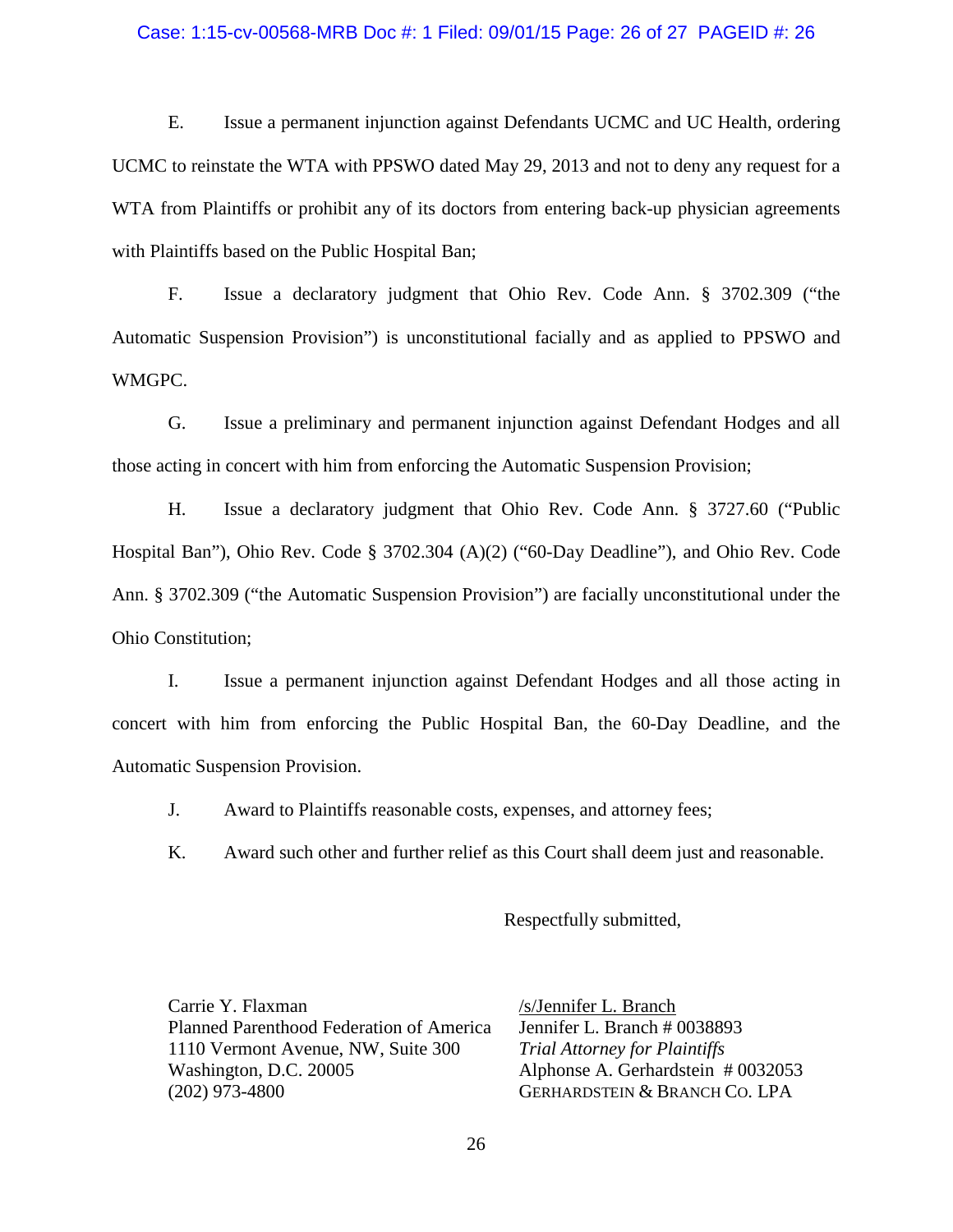(202) 296-3480 (fax) [carrie.flaxman@ppfa.org](mailto:carrie.flaxman@ppfa.org)

Jennifer Keighley Planned Parenthood Federation of America 434 W. 33rd Street New York, N.Y. 10001 Telephone: 212-261-4749 Facsimile: 212-247-6811 Email: [jennifer.keighley@ppfa.org](mailto:jennifer.keighley@ppfa.org)

*Co-counsel for Plaintiff Planned Parenthood Southwest Ohio Region Applications for admission pro hac vice forthcoming*

B. Jessie Hill Cooperating Counsel for the ACLU of Ohio Case Western Reserve Univ., School of Law 11075 East Boulevard Cleveland, Ohio 44106 (216) 368-0553 (216) 368-2086 (fax) bjh11@cwru.edu

*Co-Counsel for Women's Medical Group Professional Corporation*

Freda J. Levenson (0045916) ACLU of Ohio Foundation, Inc. 4506 Chester Avenue Cleveland, Ohio 44103 Tel: (216) 472-2220 Fax: (216) 472-2210 [flevenson@acluohio.org](mailto:flevenson@acluohio.org)

*Co-Counsel for Plaintiff Women's Medical Group Professional Corporation*

432 Walnut Street, Suite 400 Cincinnati, Ohio 45202 (513) 621-9100 (513) 345-5543 fax [agerhardstein@gbfirm.com](mailto:agerhardstein@laufgerhard.com) [jbranch@gbfirm.com](mailto:jbranch@laufgerhard.com) *Attorneys for Plaintiffs Planned Parenthood Southwest Ohio Region and Women's Med Group Professional Corporation*

Jennifer Lee Brigitte Amiri American Civil Liberties Union Foundation 125 Broad Street,  $18<sup>th</sup>$  Floor New York, NY 10004 (212) 549-2633 [jlee@aclu.org](mailto:jlee@aclu.org) [bamiri@aclu.org](mailto:bamiri@aclu.org) *Of-Counsel for Plaintiff Women's Medical Group Professional Corporation*

*Applications for admission pro hac vice forthcoming*